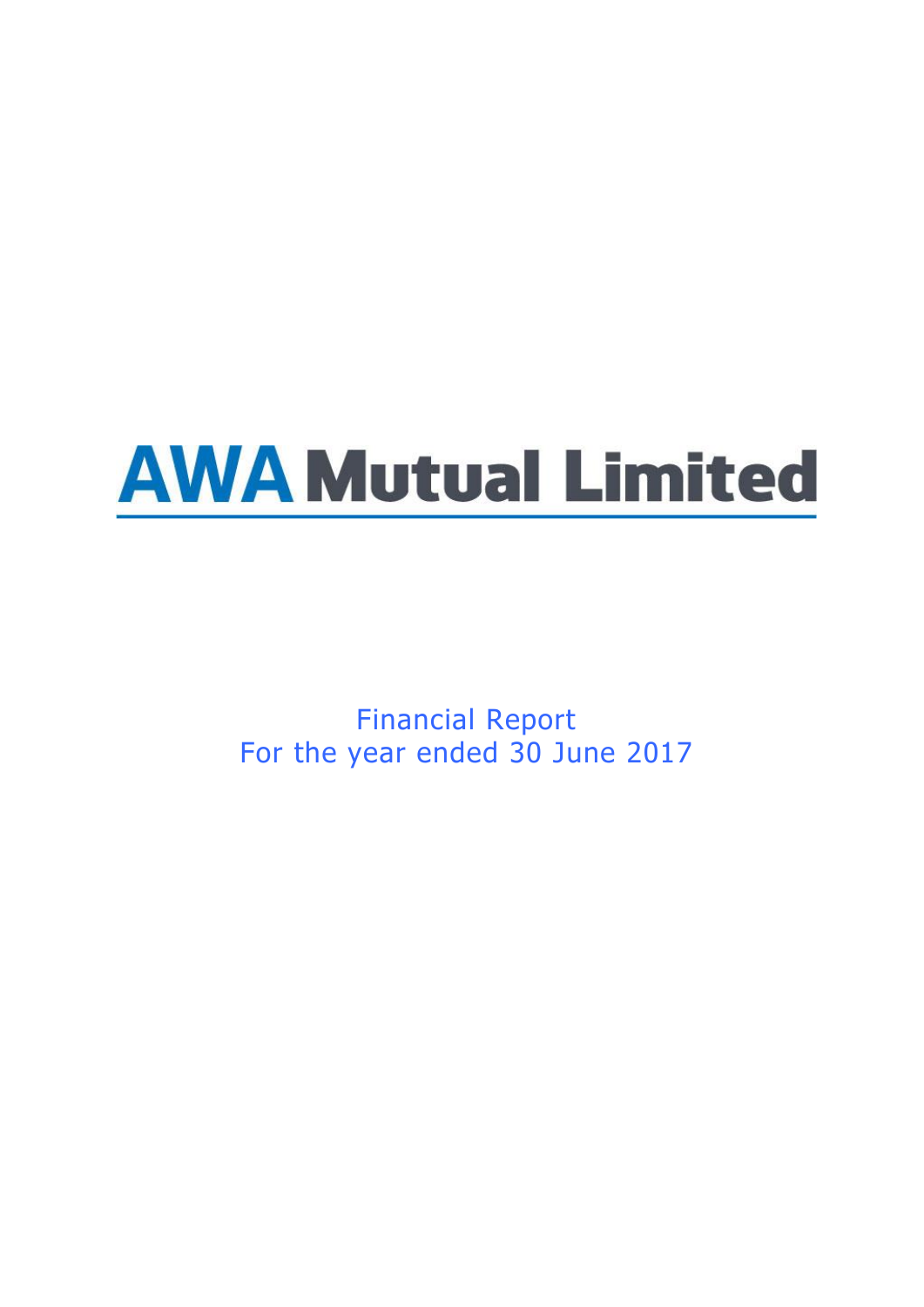# **CHAIRMAN / CHIEF EXECUTIVE OFFICER'S REPORT**

It pleases us to present the Chairman's and CEO's Report for AWA Mutual Ltd / Alliance Bank (AWA) for the financial year ending June 2017. This represents our 48<sup>th</sup> reporting year as we rapidly approach a significant milestone in our history, this being the anniversary of 50 successful years of operation in the financial services industry.

# **Our Direction:**

As usual, the Board and staff have worked effectively together in pursuing our fundamental goal of providing professional services and competitive financial products which empower our members and communities to improve upon their financial wellbeing.

As stated last year, our revised business strategy is structured around a social enterprise philosophy which enables us to broaden our operation from one of a member focus, to one which also provides wider community benefits. This is achieved through the establishment of partnerships with various community stakeholders, including shared value partnerships where we share our margin with the partner in return for referred business patronage.

Whilst our competitors strive for profits to appease shareholders and regulatory requirements, at AWA we have a unique model. Obviously, we continue to be committed to undertaking responsible business planning towards ensuring business sustainability, including making a profit, however our uniqueness enables us to return the vast majority of profit to our members and communities.

Our competitors frequently offer highly competitive rates which are only available to **new** transactions whilst existing customers are ineligible. At AWA we deliberately choose to offer common competitive rates to all members, not just those fortunate enough to be eligible at a given time.

It seems that not a year goes by without the emergence of new business challenges for AWA. In the past, it's been the GFC, the closure of some Alcoa operations, not to mention a financial environment of volatile interest rates and incredible competition between lenders. For 2017 it's meant completing the final piece in the transition to the Alliance Bank model under the Bendigo and Adelaide Bank Limited (BEN) operating system, which I'm pleased to report was completed according to plan in March 2017. It's also provided the Board with new opportunities in understanding and deploying activities which support our social enterprise goals.

Having now completed all planned stages of the transitioning to the Alliance Bank model, AWA is finally in a strong position to further develop the business and optimize the benefits attained through cost aggregation, and new products as they become available.

Our venturing into the area of shared value partnerships with community partners is proving to be both demanding and exciting. Demanding in the sense of coming to grips with establishing processes for assessing, implementing, promoting and measuring the success of partnership proposals, exciting in the sense of seeing and experiencing the benefits that ventures of this type can realize.

Throughout this period we are indebted to the tireless efforts of our staff, the support from our Alliance Bank partners and of course BEN representatives who continue to provide support and guidance and finally our members who remain patient and understanding throughout.

# **The Past Year:**

# New products

Our product range has been enhanced greatly in the past year with the introduction of a VISA Debit Card (incorporating PAYWAVE functionality), a Mobile APP (incorporating all of the latest on-line banking functionality) and for the first time our very own AWA branded VISA Credit Card product.

Additionally, we relaunched our Website during the year and it now incorporates all of the latest functionality including auto-sizing to accommodate the device which is currently accessing it.

# Fees Elimination

Following the elimination of Mortgage Loan Establishment and Documentation Fees in May 2016, we abolished all Transaction and Account Keeping Fees on Savings Accounts in September 2016.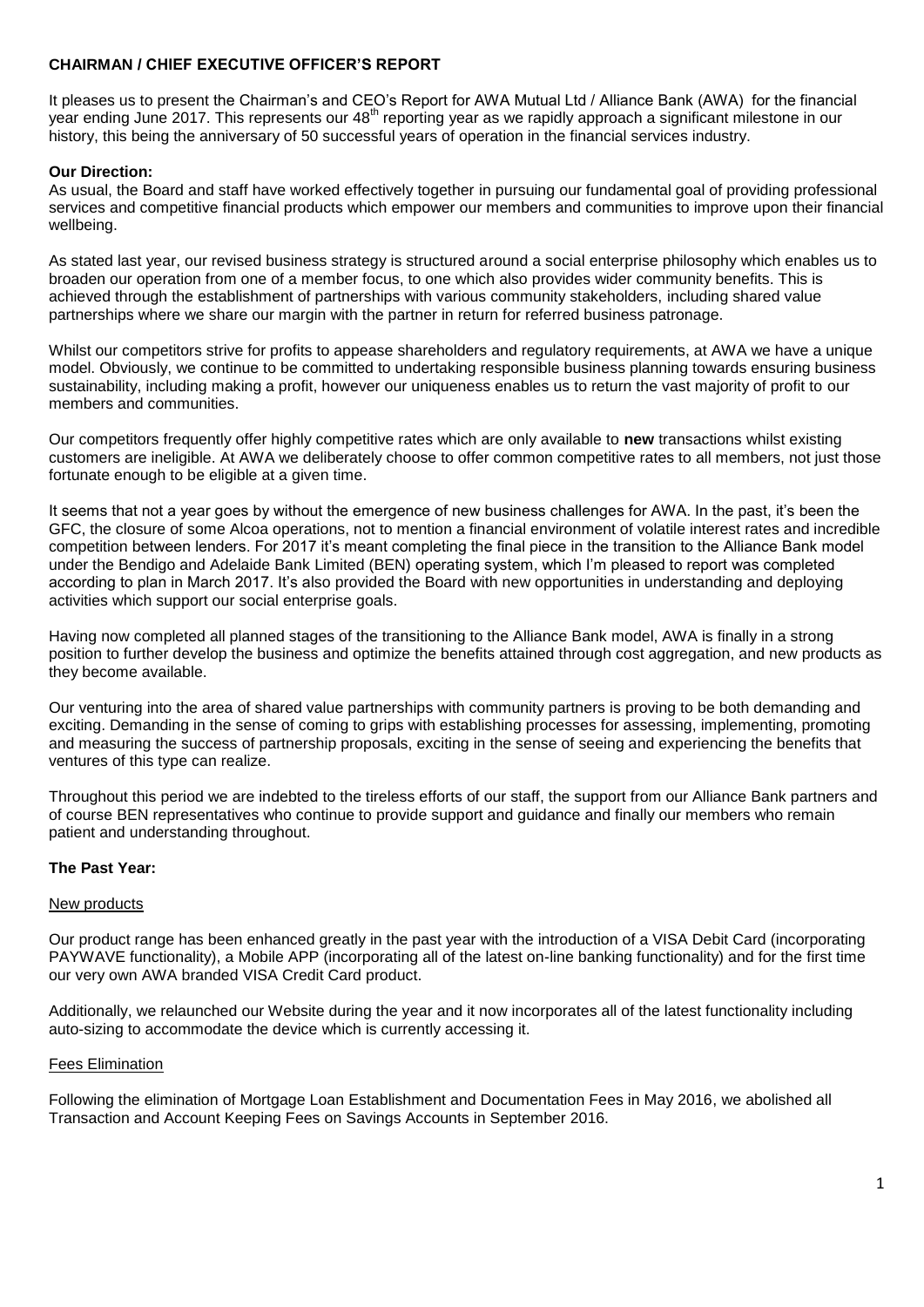These initiatives have greatly enhanced AWA's Member Value Proposition, which is the objective of most Board deliberations.

# **Profitability**

Despite the abolition of all Mortgage Loan Establishment and Documentation Fees and Savings Account Transaction and Account Keeping Fees over the past 14 months (generating a significant reduction in AWA's revenue base) it is pleasing to report that we were never-the-less still able to generate a pleasing Net Profit of \$389,050 during 2016/17.



### Member Loans

**\*Closure of Alcoa's Pt Henry, Geelong and Yenorra, Sydney plants.**

Having moved on from the recent closure of two Alcoa plants, AWA's overall Loans Portfolio continues to show a positive growth trend as we quickly begin to challenge the all time high of \$246m in 2014. With \$23m of Loans in the pipeline at the end of the 2016/17 financial year, we look with confidence towards the coming year.

# Members Equity



**\*AWA repaid \$1.6m of Subordinated Debt raised from Members.**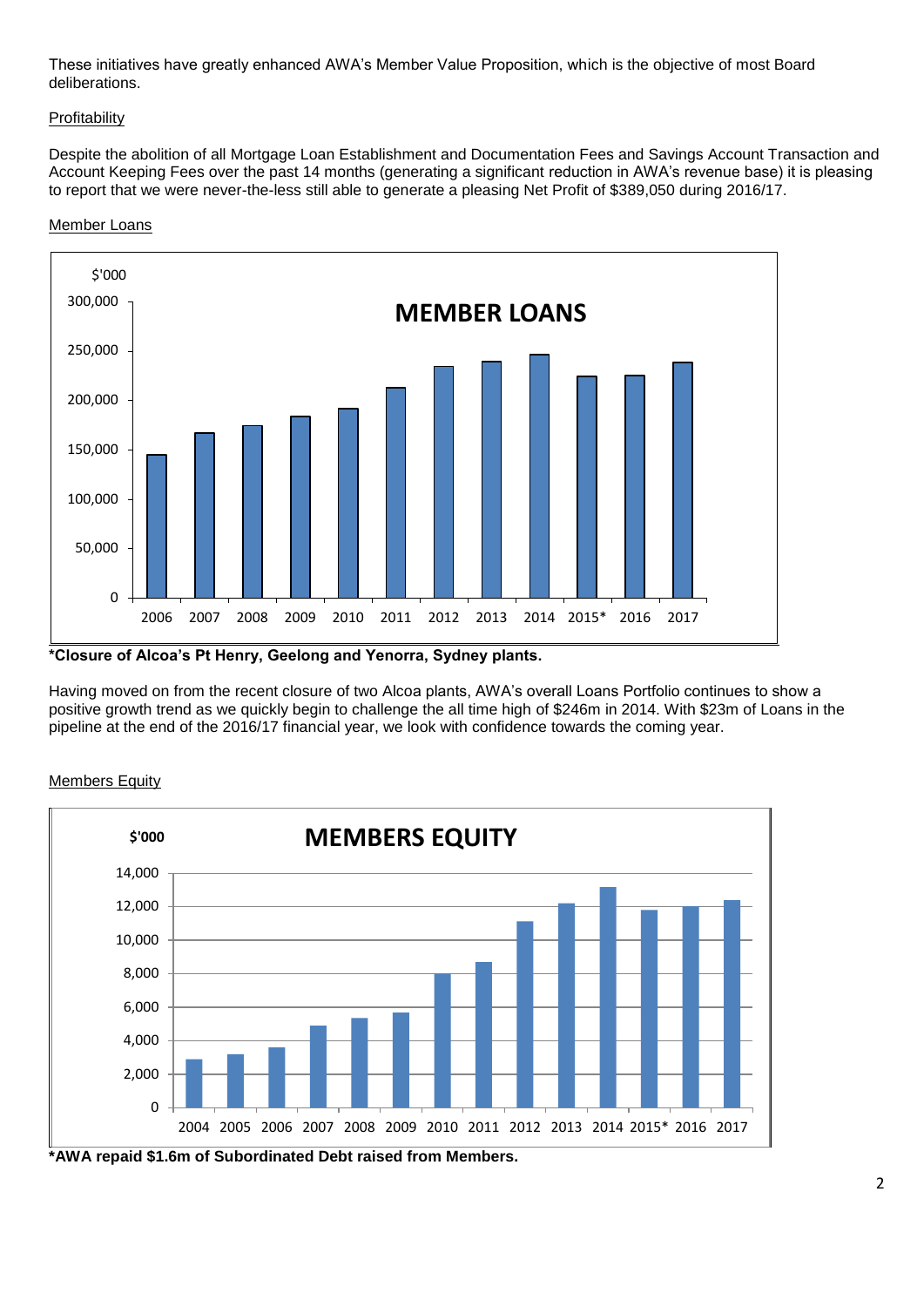AWA's Members Equity continues to increase albeit at a slower rate as our focus has moved more towards Member and Community Benefits under our Alliance Bank Model.

# **People:**

At the 2016 Annual General Meeting we saw long serving Director Warwick Peel retire from the Board after 24 years of dedicated service to be replaced by Sean O'Neill, a first time Director.

We thank Warwick for his many years of service and wish him well in the future, at the same time welcoming Sean to the Board.

Cara Bongiorno resigned as a staff member from our Geelong Office after 5 years of service and we wish her well in her new career. During the past year we welcomed Mitch Grinter and David Johnson as new staff members in our Geelong Office.

## **Strategic Partnerships**

In last years Report we advised that we had entered into a Strategic Partnership with Basketball Geelong and this will shortly deliver 6 new indoor basketball courts to the Geelong Region. In the past year we also entered into a Strategic Partnership with the East Belmont Cricket Club in Geelong and this will shortly deliver greatly improved facilities for this community organization. We are confident that these partnerships will not only deliver major benefits to these two community organizations, but also for their Members who choose AWA Alliance Bank for their banking needs.

## **Conclusion**

As the Board and Management continue to focus on the delivery of positive outcomes for all of our stakeholders – Members, the Communities in which we operate and Staff, we take this opportunity to thank all Staff and Directors for their on-going efforts as well as our Members who continue to support us in our endeavours.

We look forward confidently to a successful 2018.

 $d_{\rm co}$  we

Brian Virtue **Graeme Scannell** Chairman Chief Executive Officer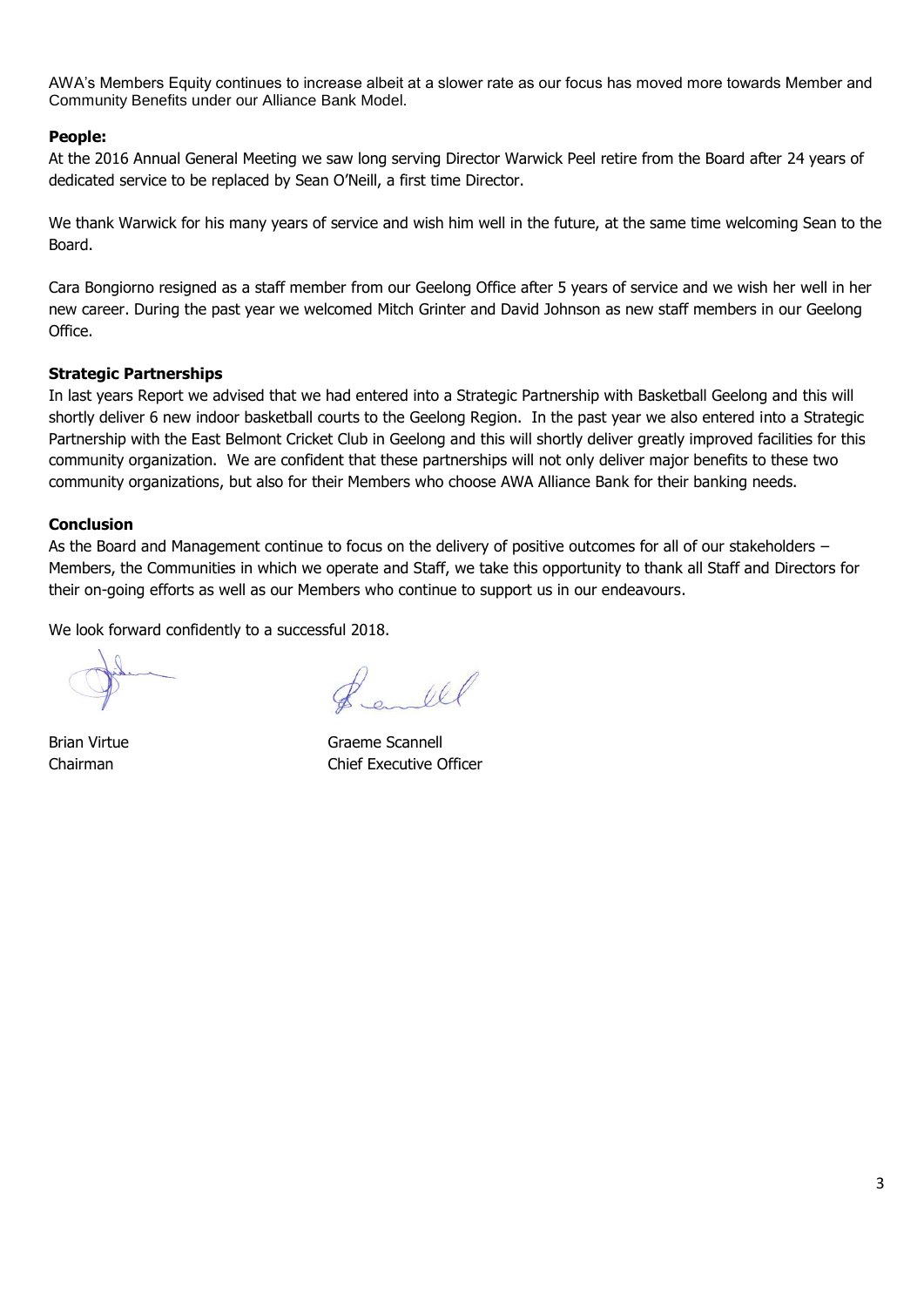# **DIRECTOR'S REPORT**

Your directors present their report on AWA for the financial year ended 30 June 2017. The Company is a company registered under the Corporations Act 2001.

# **INFORMATION ON DIRECTORS**

|  | The names of the directors in office at any time during or since the end of the year are :- |  |
|--|---------------------------------------------------------------------------------------------|--|

| <b>Name</b>           | <b>Qualifications</b>          | <b>Experience</b>              |
|-----------------------|--------------------------------|--------------------------------|
| <b>Brian R Virtue</b> | <b>MAMI</b>                    | Member of the Board of         |
| Chairman              | <b>Retired HR Consultant</b>   | Directors since 1971 (resigned |
|                       |                                | 1973, re-elected 1982),        |
|                       |                                | Chairman since 1983.           |
| Peter Richardson      | B Com, CPA, Dip Tm, Grad       | Member of the Board of         |
| Vice-Chairman         | Dip Tax, MAMI                  | Directors since 1996, Vice-    |
|                       | Self-employed Consultant       | Chairman since 2002,           |
|                       |                                | Chairman of the BARC.          |
| Richard P Lyle        | B Com, CPA, MAMI               | Member of the Board of         |
| <b>Director</b>       | Manager of Planning &          | Directors since 2000 (resigned |
|                       | Systems - Greening Australia   | 2001, re-elected 2005).        |
| Brett J Noonan        | Grad Dip Bus, MAMI             | Member of the Board of         |
| <b>Director</b>       | Semi-retired/Contactor         | Directors since 2001.          |
| Sean M O'Neill        | B Com, MAMI                    | Member of the Board of         |
| <b>Director</b>       | <b>Tax Accountant</b>          | Directors since 2016.          |
| Stevern J Ward        | <b>MAMI</b>                    | Member of the Board of         |
| <b>Director</b>       | Retired                        | Directors since 2006.          |
| Christopher Welsh     | B Com, CPA, FAMI, Dip Fin      | Member of the Board of         |
| <b>Director</b>       | <b>Services</b>                | Directors since 2003, Member   |
|                       | Retired                        | of the BARC.                   |
| Neville J Pearce      | Bachelor of Engineering (Civil | Member of the Board of         |
| Director              | & Structural), MBA, GAICD,     | Directors since 2013,          |
|                       | Fellow Engineers of Aust.,     | Member of the BARC.            |
|                       | AFAIM, MAMI, CPEng, NER,       |                                |
|                       | RPEng, MASC                    |                                |
|                       | Chief Operating Officer -      |                                |
|                       | Coliban Water                  |                                |

The name of the Company Secretary in office at the end of the year is:-

| <b>Name</b>       | Qualification    | <b>Experience</b>              |  |
|-------------------|------------------|--------------------------------|--|
| Graeme N Scannell | B Com, CPA, FAMI | Chief Executive Officer of AWA |  |
| Secretary/CEO     |                  | Mutual Ltd /AWA Credit Union   |  |
|                   |                  | Ltd since 1991, Secretary of   |  |
|                   |                  | AWA Mutual Ltd/AWA Credit      |  |
|                   |                  | Union Ltd since 1992.          |  |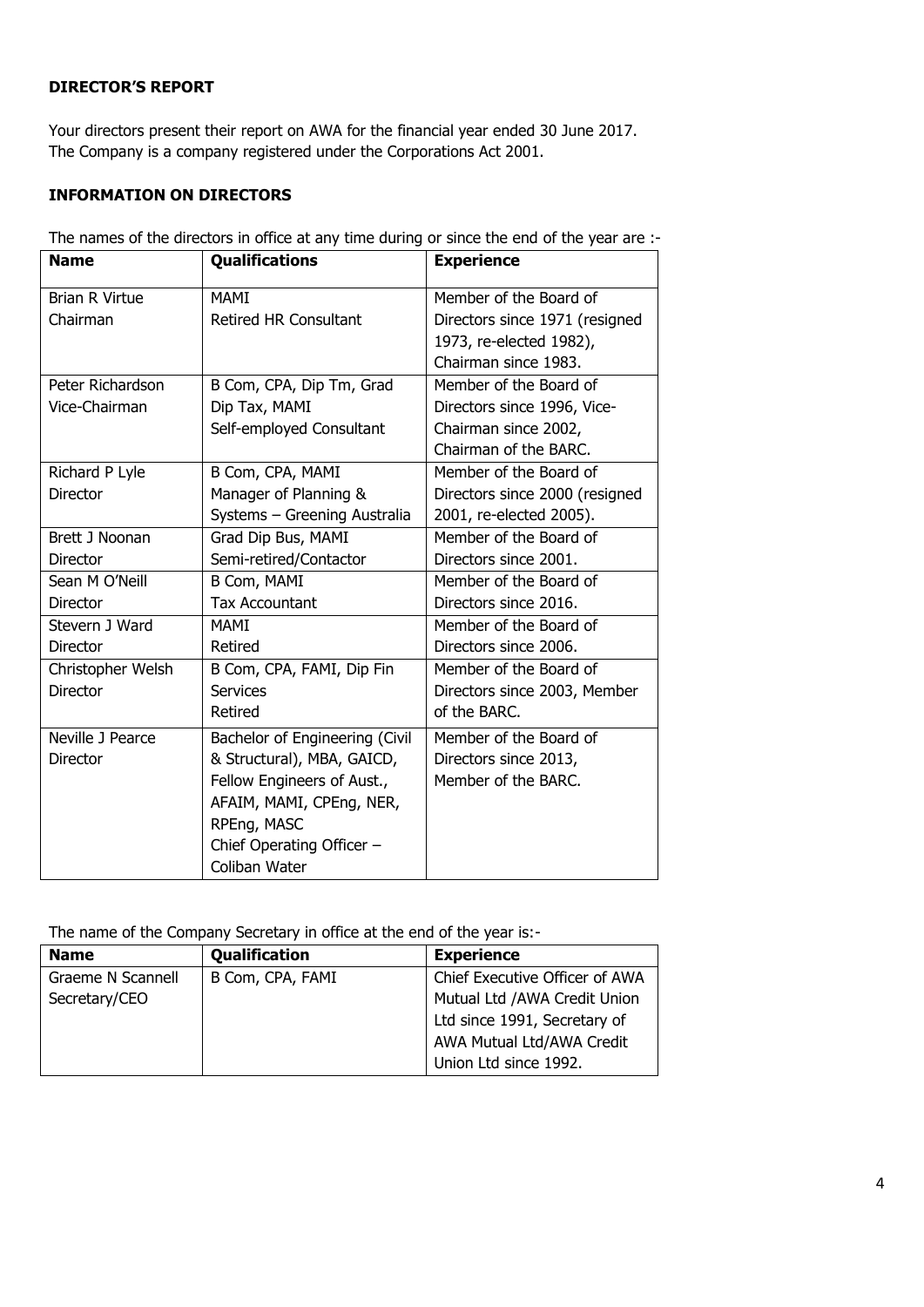# **Directors' Meeting Attendance**

| Director              | <b>Board</b> |                | <b>BARC</b> |                | Period of Appointment |
|-----------------------|--------------|----------------|-------------|----------------|-----------------------|
|                       | н            | A              | н           | A              |                       |
| <b>Brian R Virtue</b> | 12           | 11             |             |                | Full Year             |
| Peter Richardson      | 12           | 11             | 5           | $\overline{4}$ | Full Year             |
| Richard P Lyle        | 12           | 12             |             |                | Full Year             |
| Brett J Noonan        | 12           | 11             |             |                | Full Year             |
| Stevern J Ward        | 12           | 9              |             |                | Full Year             |
| Christopher Welsh     | 12           | 9              | 5           | 3              | Full Year             |
| Neville Pearce        | 12           | 12             | 5           | 5              | <b>Full Year</b>      |
| Sean O'Neill          | 9            | 9              |             |                | Part Year             |
| <b>Warwick Peel</b>   | 3            | $\overline{2}$ |             |                | Part Year             |

 $H =$  Meetings held in the period of appointment  $A=$ Attended

# **DIRECTORS' BENEFITS**

No director has received or become entitled to receive during, or since the end of the financial year, a benefit because of a contract made by the Company with a body corporate related to a director, a firm of which a director is a member or in which a director has a substantial financial interest.

# **INDEMNIFYING OFFICER OR AUDITOR**

Insurance premiums have been paid to insure each of the directors and officers of AWA, against any costs and expenses incurred by them in defending any legal proceedings arising out of their conduct whilst acting in their capacity as an officer of the Company. In accordance with normal commercial practice, disclosure of the premium amount and the nature of the insured liabilities is prohibited by a confidentiality clause in the contract. No insurance cover has been provided for the benefit of the auditors of the Company.

# **PRINCIPAL ACTIVITIES**

The principal activities of the Company are to act as an Agent for BEN to provide retail financial services on behalf of BEN to AWA members in the form of taking deposits and giving financial accommodation as prescribed by the Constitution.

No significant changes in the nature of these activities occurred during the year.

# **OPERATING RESULTS**

The total comprehensive income of AWA for the year after providing for income tax was \$389,050 (2016 - \$329,280).

# **DIVIDENDS**

No dividends have been paid or declared since the end of the financial year and no dividends have been recommended or provided for by the directors of the Company.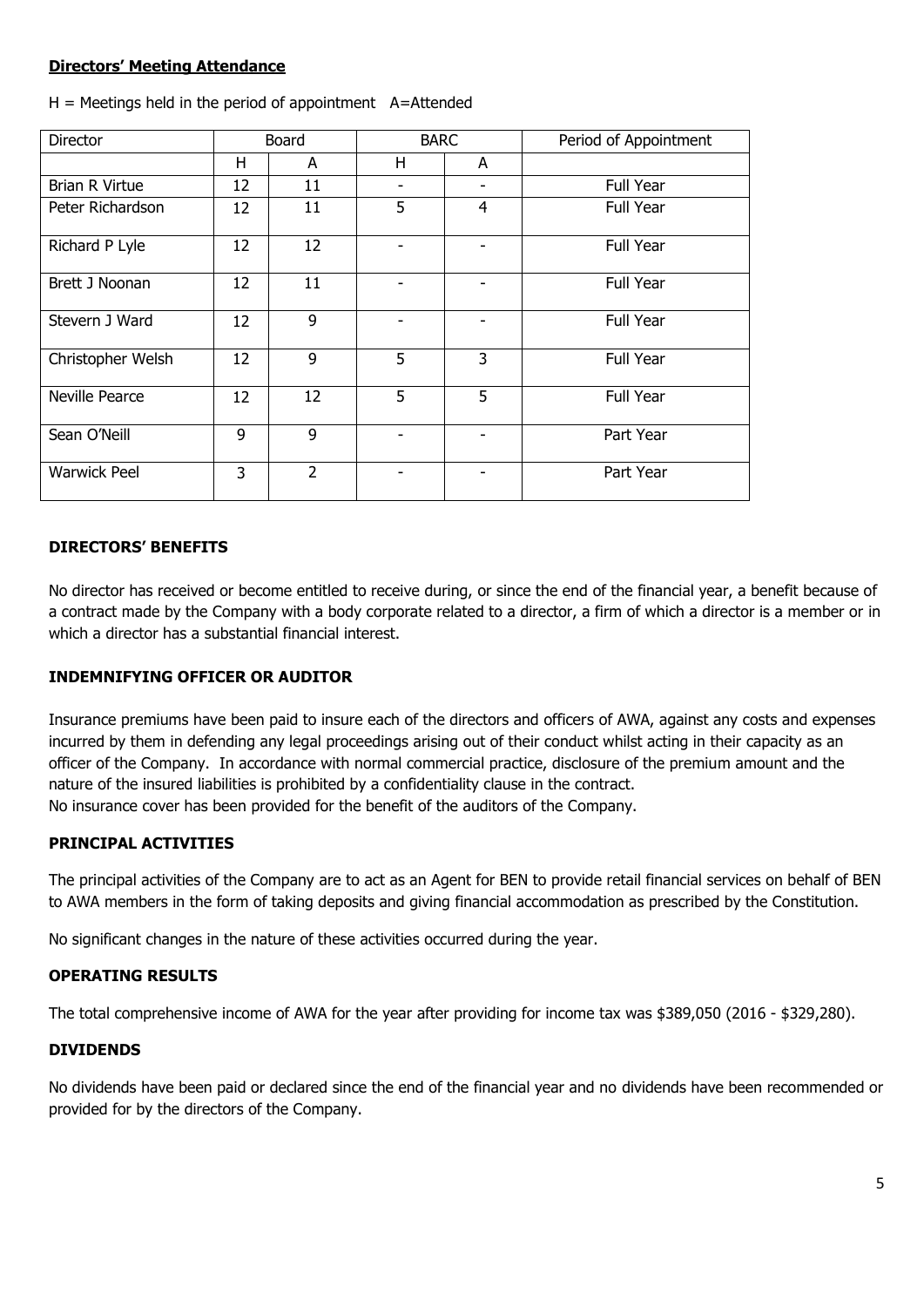# **REVIEW OF OPERATIONS**

The results of AWA's activities did not change significantly from those of the previous year.

# **SIGNIFICANT CHANGES IN STATE OF AFFAIRS**

There were no significant changes in the state of affairs of the Company during the year.

# **ENVIRONMENTAL REGULATION**

The entity is not subject to any significant environmental regulation under Australian Commonwealth or State law.

# **EVENTS OCCURRING AFTER BALANCE DATE**

Subequent to the end of the 2016/17 Financial Year AWA entered into a Strategic Partnership Agreement with Basketball Geelong. This agreement entails the provision of a \$1.65m Strategic Partnership Loan. It is expected that this loan will be fully drawn down prior to 30 June 2018.

# **LIKELY DEVELOPMENTS AND RESULTS**

No matter, circumstance or likely development in the operations has arisen since the end of the financial year that has significantly affected or may significantly affect :-

- (i) The operations of the Company;
- (ii) The results of those operations; or
- (iii) The state of affairs of the Company

in the financial year subsequent to this financial year.

# **AUDITORS' INDEPENDENCE**

The auditors have provided the declaration of independence to the Board as prescribed by the Corporations Act 2001.

This report is made in accordance with a resolution of the Board of Directors and is signed for and on behalf of the directors by :-

Brian Virtue **Peter Richardson** Chairman Vice-Chairman

Dated: 21 September 2017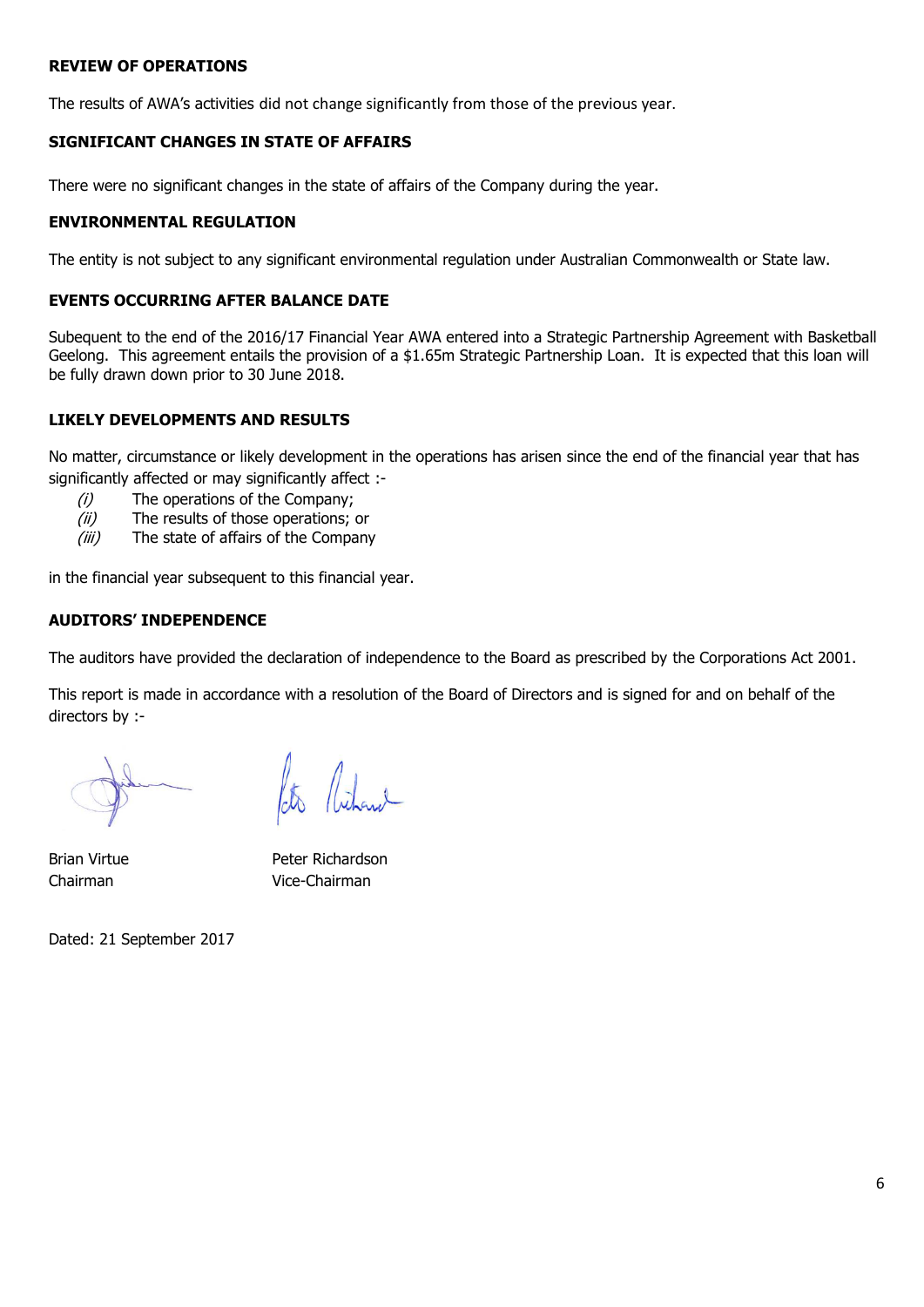

# Auditor Independence Declaration Under S307C of the Corporations Act 2001 to the Directors of AWA Mutual Limited

I declare that, to the best of my knowledge and belief, during the year ended 30 June 2017 there have been no contraventions of:

- 1) The auditor independence requirements as set out in the Corporations Act 2001 in relation to the audit; and
- 2) Any applicable code of professional conduct in relation to the audit.

Creme forwart Melbourne

**CROWE HORWATH MELBOURNE**

duit fundas

**DAVID MUNDAY Partner**

**Melbourne Victoria 21 September 2017**

Crowe Horwath Melbourne is a member of Crowe Horwath International, a Swiss verein. Each member of Crowe Horwath is a separate and independent legal entity. Liability limited by a scheme approved under Professional Standards Legislation other than for the acts or omission of financial services licensees.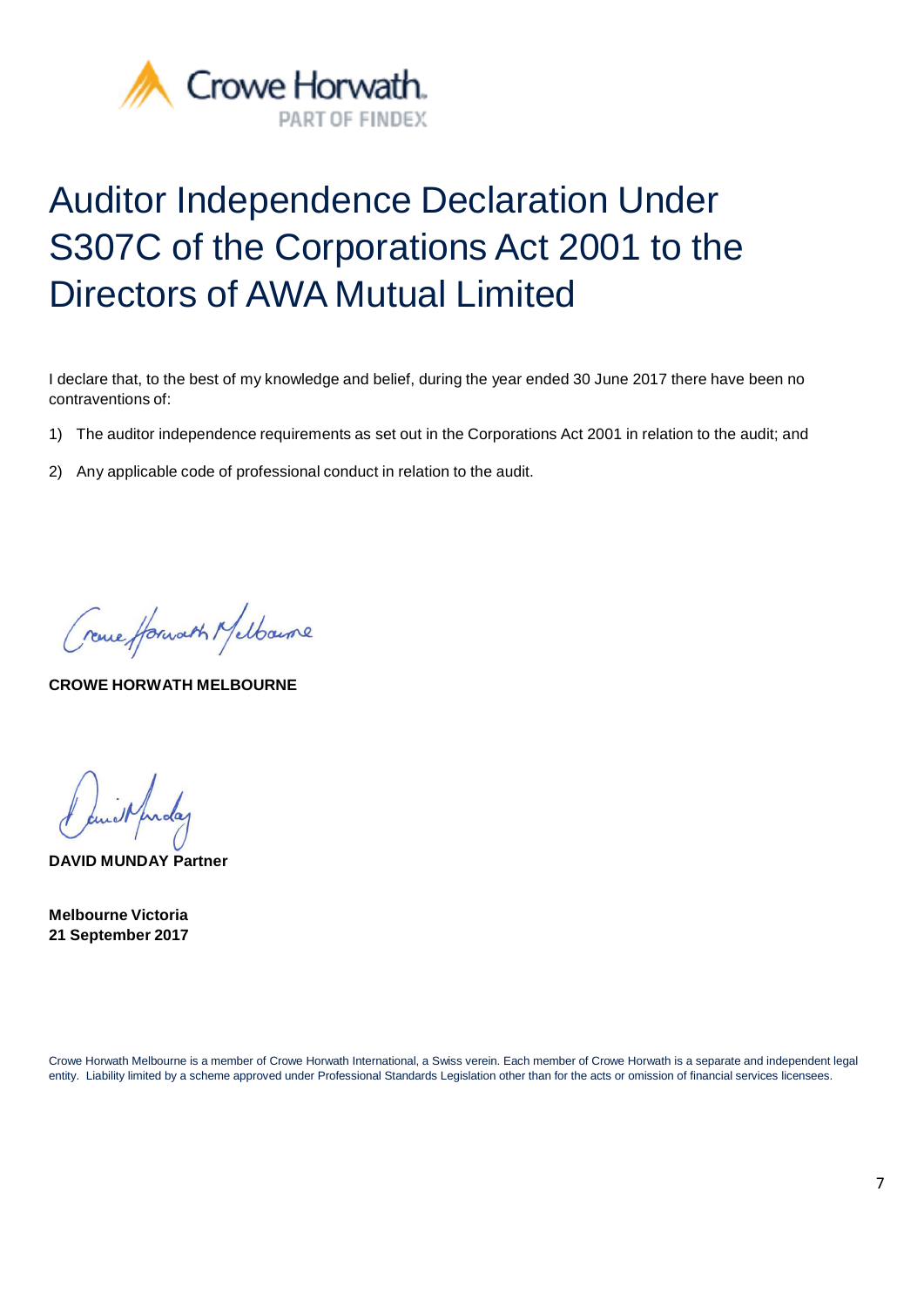

# Independent Auditor's Report to the Members of AWA Mutual Limited

# **Opinion**

We have audited the financial report of AWA Mutual Limited (the Company), which comprises the statement of financial position as at 30 June 2017, the statement of comprehensive income, the statement of changes in equity and the statement of cash flows for the year then ended, and notes to the financial statements, including a summary of significant accounting policies, and the directors' declaration.

In our opinion, the accompanying financial report of the Company is in accordance with the Corporations Act 2001, including:

- (a) giving a true and fair view of the Company's financial position as at 30 June 2017 and of its financial performance for the year then ended; and
- (b) complying with Australian Accounting Standards Reduced Disclosure Requirements and the Corporations Regulations 2001.

# Basis for Opinion

We conducted our audit in accordance with Australian Auditing Standards. Our responsibilities under those standards are further described in the Auditor's Responsibilities for the Audit of the Financial Report section of our report. We are independent of the Company in accordance with the auditor

independence requirements of the Corporations Act 2001 and the ethical requirements of the Accounting Professional and Ethical Standards Board's APES 110 Code of Ethics for Professional Accountants (the Code) that are relevant to our audit of the financial report in Australia. We have also fulfilled our other ethical responsibilities in accordance with the Code.

We believe that the audit evidence we have obtained is sufficient and appropriate to provide a basis for our opinion.

# Other Information

The directors are responsible for the other information. The other information comprises the information included in the Company's annual report for the year ended 30 June 2017, but does not include the financial report and our auditor's report thereon.

Our opinion on the financial report does not cover the other information and accordingly we do not express any form of assurance conclusion thereon.

In connection with our audit of the financial report, our responsibility is to read the other information and, in doing so, consider whether the other information is materially inconsistent with the financial report or our knowledge obtained in the audit or otherwise appears to be materially misstated.

If, based on the work we have performed, we conclude that there is a material misstatement of this other information, we are required to report that fact. We have nothing to report in this regard

*Crowe Horwath Melbourne is a member of Crowe Horwath International, a Swiss verein. Each member of Crowe Horwath is a separate and independent legal entity. Liability limited by a scheme approved under Professional Standards Legislation other than for the acts or omission of financial services licensees.*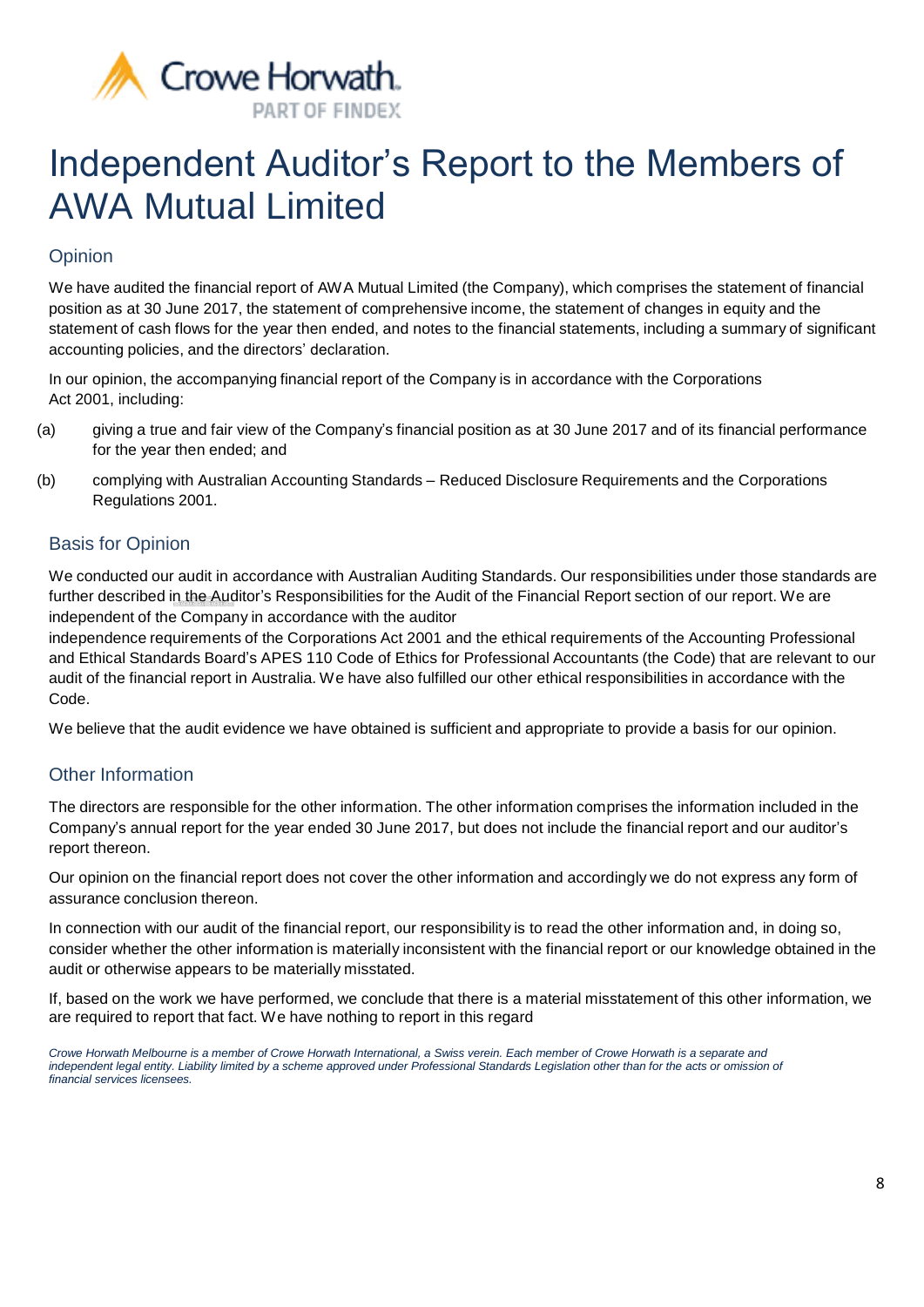# **Responsibilities of the Directors for the Financial Report**

The directors of the Company are responsible for the preparation of the financial report that gives a true and fair view in accordance with Australian Accounting Standards – Reduced Disclosure Requirements and the Corporations Act 2001 and for such internal control as the directors determine is necessary to enable the preparation of the financial report that gives a true and fair view and is free from material misstatement, whether due to fraud or error.

In preparing the financial report, the directors are responsible for assessing the ability of the Company to continue as a going concern, disclosing, as applicable, matters related to going concern and using the going concern basis of accounting unless the directors either intend to liquidate the Company or to cease operations, or have no realistic alternative but to do so.

# Auditor's Responsibilities for the Audit of the Financial Report

Our objectives are to obtain reasonable assurance about whether the financial report as a whole is free from material misstatement, whether due to fraud or error, and to issue an auditor's report that includes our opinion. Reasonable assurance is a high level of assurance, but is not a guarantee that an audit conducted in accordance with the Australian Auditing Standards will always detect a material misstatement when it exists. Misstatements can arise from fraud or error and are considered material if, individually or in the aggregate, they could reasonably be expected to influence the economic decisions of users taken on the basis of this financial report.

A further description of our responsibilities for the audit of the financial report is located at the Auditing and Assurance Standards Board website at: [http://www.auasb.gov.au/auditors\\_files/ar3.pdf.](http://www.auasb.gov.au/auditors_files/ar3.pdf) This description forms part of our auditor's report.

Creme forwart Melbourne

**CROWE HORWATH MELBOURNE**

Janiet fondag

**DAVID MUNDAY Partner Melbourne, Victoria 21 September 2017**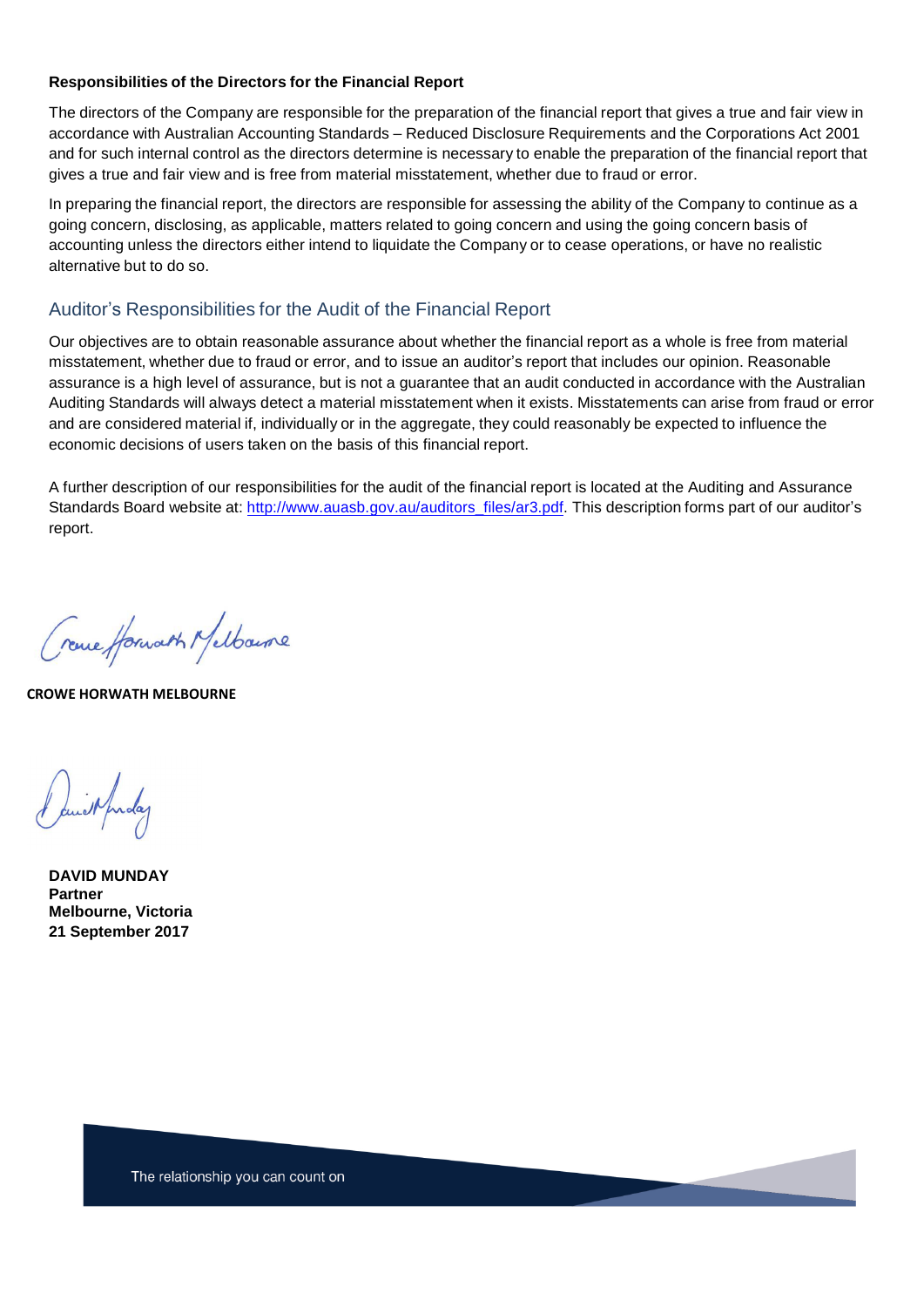# STATEMENT OF COMPREHENSIVE INCOME

# **For the year ended 30 June 2017**

|                                                           | <b>Notes</b> | 2017     | 2016     |
|-----------------------------------------------------------|--------------|----------|----------|
|                                                           |              | \$'000   | \$'000   |
|                                                           |              |          |          |
| Revenue                                                   | 3            | 2,779    | 2,885    |
| Net gain on sale of available for sale equity investments |              |          | 148      |
| Employee benefits expense                                 |              | (1, 290) | (1, 241) |
| Occupancy and related costs                               |              | (188)    | (228)    |
| Computer system costs                                     |              | (146)    | (430)    |
| Depreciation and amortisation expense                     | 4            | (165)    | (140)    |
| General administration expense                            |              | (422)    | (521)    |
| Profit before income tax expense                          |              | 568      | 473      |
| Income tax (expense) / benefit                            | 5            | (179)    | (144)    |
| Net profit/(loss) after tax attributable to Members       |              | 389      | 329      |
| Total comprehensive income attributable to Members        |              | 389      | 329      |

The above Statement of Comprehensive Income should be read in conjunction with the accompanying notes.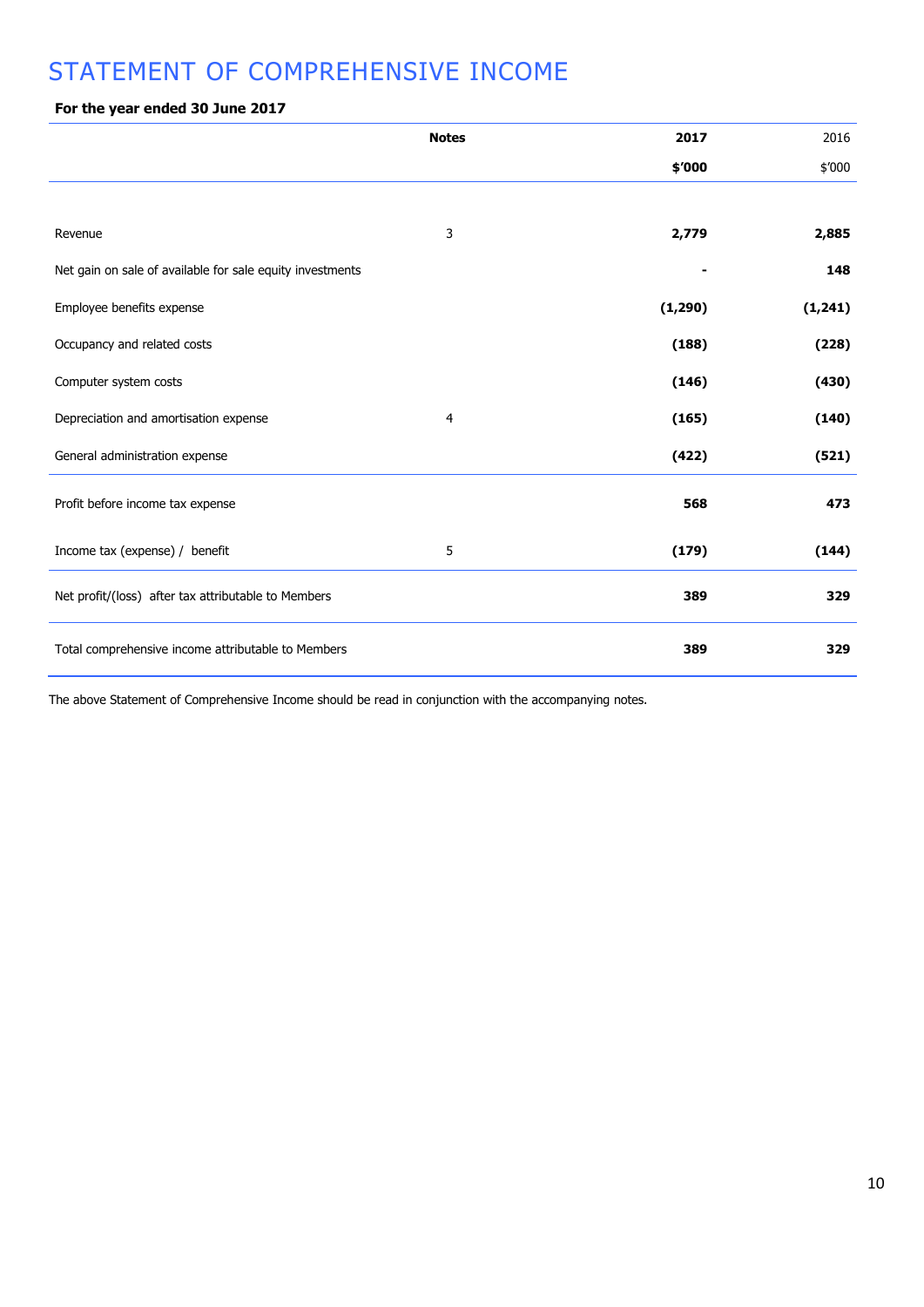# STATEMENT OF FINANCIAL POSITION

# **For the year ended 30 June 2017**

|                                      | <b>Notes</b>   | 2017   | 2016           |
|--------------------------------------|----------------|--------|----------------|
|                                      |                | \$′000 | \$'000         |
| <b>Current Assets</b>                |                |        |                |
| Cash and cash equivalents            | 6              | 1,567  | 2,948          |
| Financial assets                     | $\overline{7}$ | 10,500 | 9,000          |
| Trade receivables                    | 8              | 366    | 238            |
| Tax receivables                      | 9              |        | 33             |
| Prepayments                          |                | 8      | $\overline{4}$ |
| Loans and advances                   | $10\,$         | 20     | 20             |
| <b>Total Current Assets</b>          |                | 12,461 | 12,243         |
| <b>Non-Current Assets</b>            |                |        |                |
| Financial assets                     | 7              | 500    |                |
| Loans and advances                   | $10\,$         | 60     | 80             |
| Plant and equipment                  | $11\,$         | 361    | 481            |
| Intangibles                          | 12             | 8      | 23             |
| Deferred tax assets                  | 5              | 187    | 198            |
| <b>Total Non-Current Assets</b>      |                | 1,116  | 782            |
| <b>TOTAL ASSETS</b>                  |                | 13,577 | 13,025         |
| <b>Current Liabilities</b>           |                |        |                |
| Member withdrawable shares           |                | 40     | 40             |
| Trade and other payables             | 13             | 189    | 194            |
| <b>Taxation liability</b>            | 14             | 187    | 35             |
| Employee benefits                    | 15             | 632    | 615            |
| <b>Total Current Liabilities</b>     |                | 1,048  | 884            |
| <b>Non-Current Liabilities</b>       |                |        |                |
| Employee benefits                    | 15             | 4      | 5              |
| <b>Total Non-Current Liabilities</b> |                | 4      | 5              |
| <b>TOTAL LIABILITIES</b>             |                | 1,052  | 889            |
| <b>NET ASSETS</b>                    |                | 12,525 | 12,136         |
| <b>MEMBERS' EQUITY</b>               |                |        |                |
| Reserves                             |                | 12,461 | 12,074         |
| Capital reserve account              |                | 64     | 62             |
| <b>TOTAL MEMBERS' EQUITY</b>         |                | 12,525 | 12,136         |

The above Statement of Financial Position should be read in conjunction with the accompanying notes.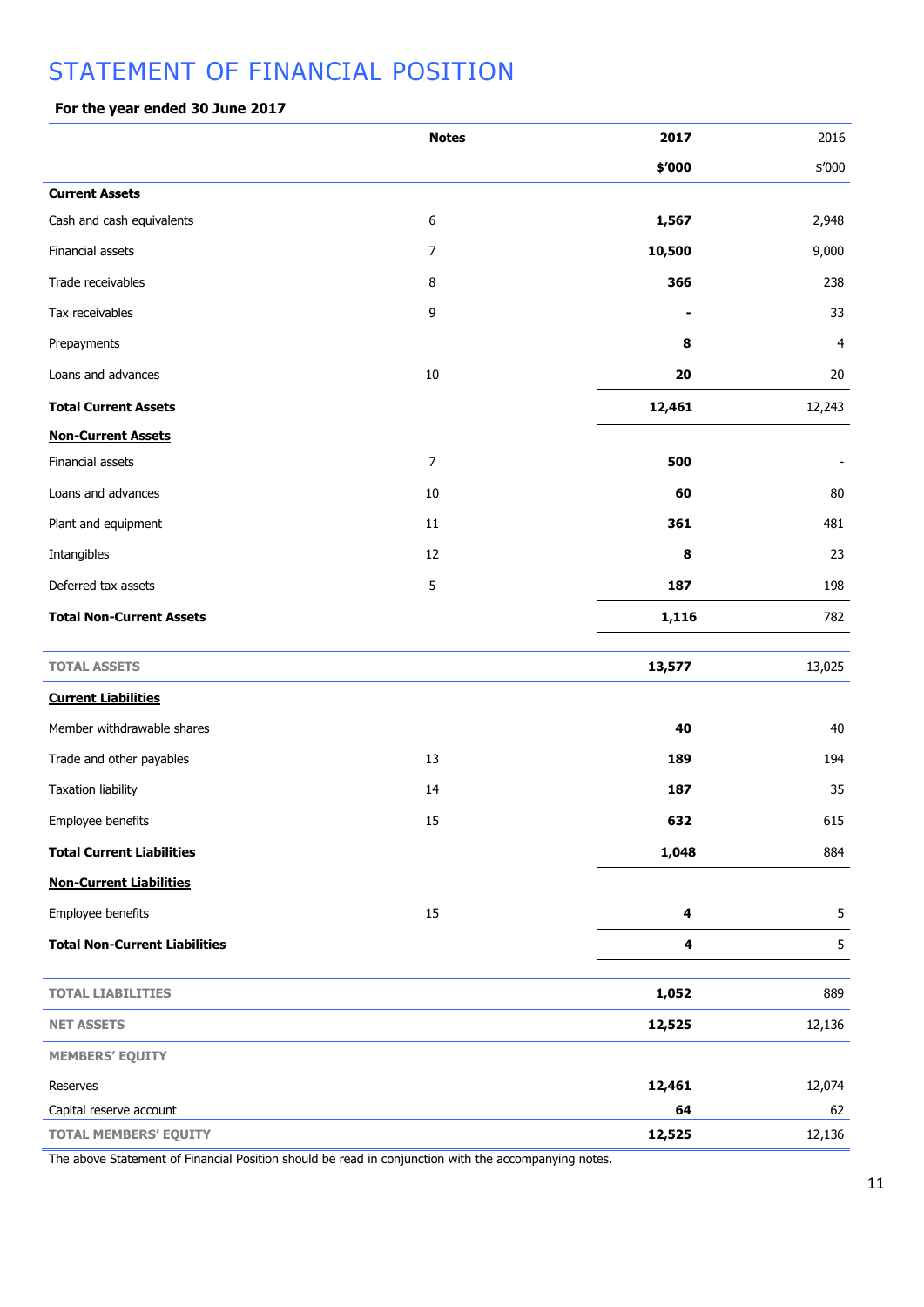# STATEMENT OF CHANGES IN EQUITY

# **For the year ended 30 June 2017**

|                                                        | <b>Capital</b><br><b>Reserve</b><br><b>Account</b> | <b>Reserves</b> | Total  |
|--------------------------------------------------------|----------------------------------------------------|-----------------|--------|
|                                                        | \$'000                                             | \$'000          | \$'000 |
| Opening - 1 July 2015                                  | 57                                                 | 11,750          | 11,807 |
| Profit for the year                                    |                                                    | 329             | 329    |
| Transfer to/(from) reserves on<br>redemption of shares | 5                                                  | (5)             |        |
| Closing $-30$ June 2016                                | 62                                                 | 12,074          | 12,136 |
|                                                        |                                                    |                 |        |
| Opening - 1 July 2016                                  | 62                                                 | 12,074          | 12,136 |
| Profit for the year                                    |                                                    | 389             | 389    |
| Transfer to/(from) reserves on<br>redemption of shares | $\overline{\phantom{a}}$                           | (2)             |        |
| Closing $-30$ June 2017                                | 64                                                 | 12,461          | 12,525 |

The above Statement of Changes in Equity should be read in conjunction with the accompanying notes.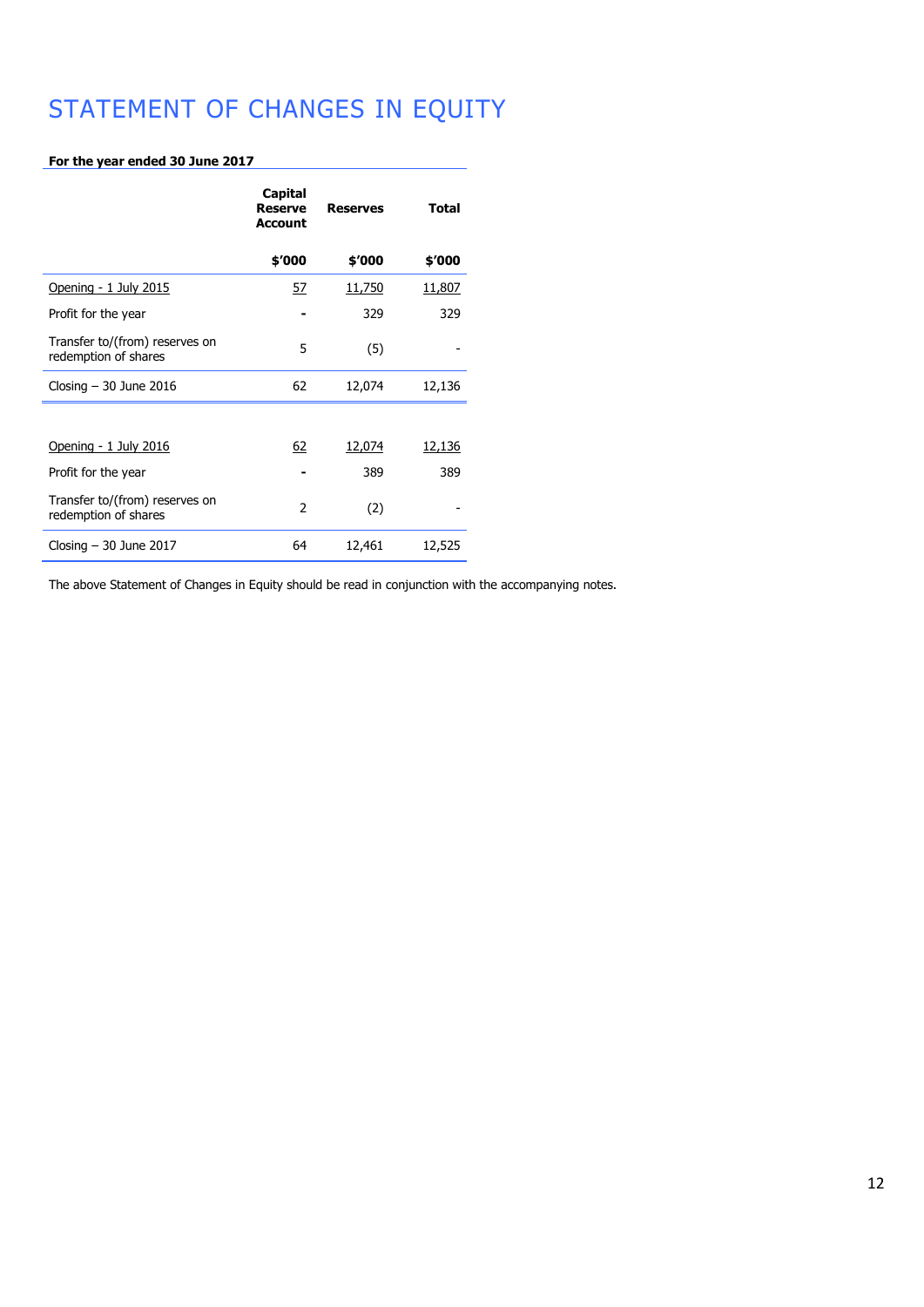# STATEMENT OF CASH FLOWS

| For the year ended 30 June 2017                            |          |          |
|------------------------------------------------------------|----------|----------|
| <b>Notes</b>                                               | 2017     | 2016     |
|                                                            | \$'000   | \$'000   |
| <b>CASH FLOWS FROM OPERATING ACTIVITIES</b>                |          |          |
| Interest received                                          | 227      | 174      |
| Fees and commissions received                              | 2,670    | 3,173    |
| Payments to suppliers and employees                        | (2, 200) | (2,716)  |
| Income tax (paid) / received                               | (68)     | 21       |
| Net cash flows from/(used in) operating activities         | 629      | 652      |
| <b>CASH FLOWS FROM INVESTING ACTIVITIES</b>                |          |          |
| Redemption of investments                                  | 11,600   | 24,000   |
| Purchases of investments                                   | (13,600) | (33,000) |
| Issue of partnership loans                                 |          | (100)    |
| Repayment of partnership loans                             | 20       |          |
| Payments for property, plant and equipment                 | (30)     | (13)     |
| Payments for intangible assets                             |          | (2)      |
| Proceeds from sale of available for sale equity investment |          | 284      |
| Net cash flows from/(used in) investing activities         | (2,010)  | (8,831)  |
| <b>CASH FLOWS FROM FINANCING ACTIVITIES</b>                |          |          |
| Refund of member shares                                    |          | (2)      |
| Net cash flows used in financing activities                |          | (2)      |
|                                                            |          |          |
| Net cash increase/(decrease)                               | (1, 381) | (8, 181) |
| Cash at beginning of year                                  | 2,948    | 11,129   |
| $16\,$<br><b>CLOSING CASH AT 30 JUNE</b>                   | 1,567    | 2,948    |

The above Statement of Cash Flows should be read in conjunction with the accompanying notes.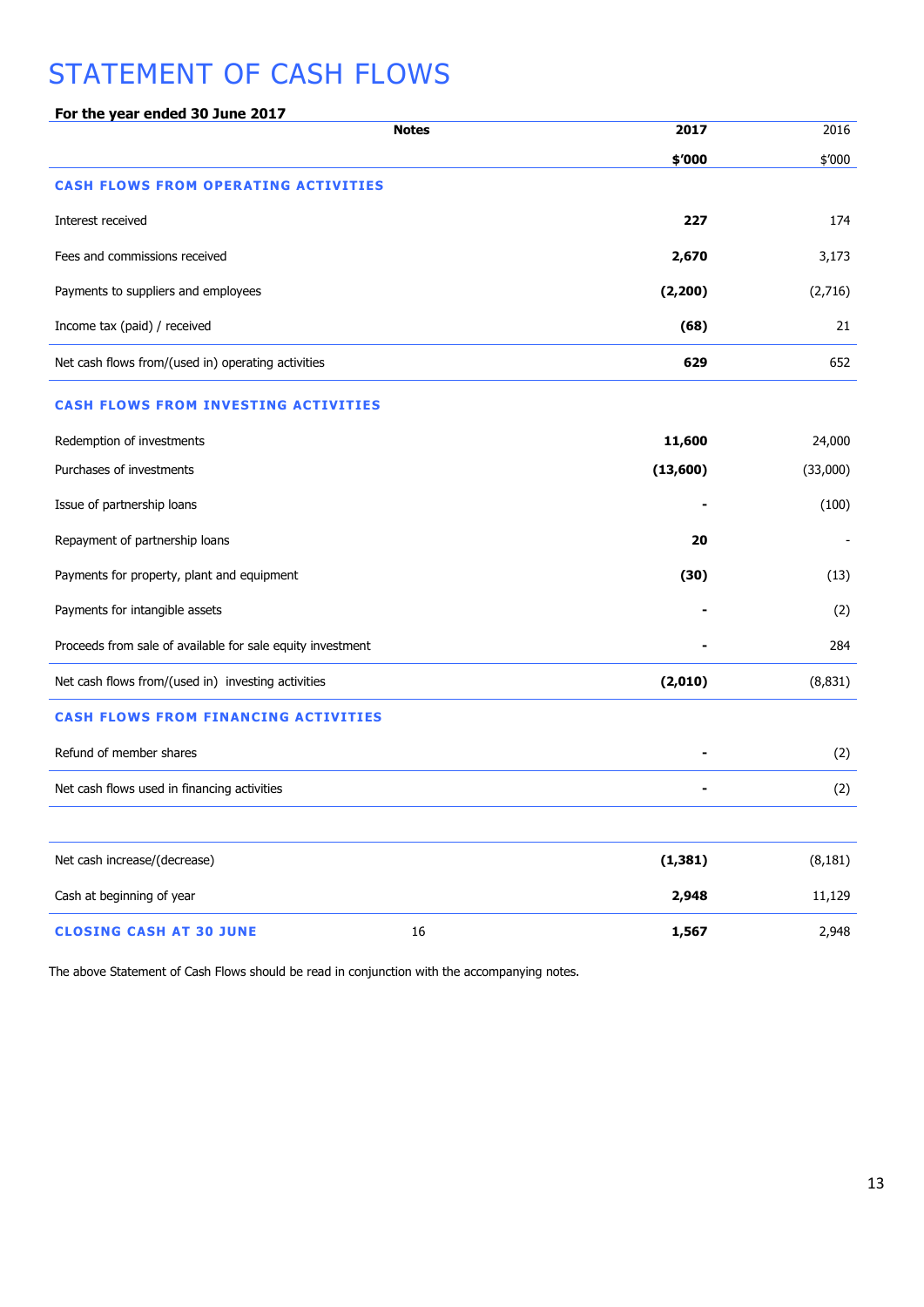### **1. CORPORATE INFORMATION**

AWA is a company incorporated and domiciled in Australia. The Members are the owners of the company.

AWA is a for-profit entity and the nature of the operations and principal activities of AWA are described in the Directors' Report.

The registered office is at 49-51 Malop Street, Geelong, VIC.

The financial report of AWA for the year ended 30 June 2017 was authorised for issuance in accordance with a resolution of the Board of Directors on 21 September 2017.

# **2. SUMMARY OF SIGNIFICANT ACCOUNTING POLICIES**

#### (a) Basis of Preparation

The general purpose financial report has been prepared in accordance with the requirements of the Corporations Act 2001, Australian Accounting Standards – Reduced Disclosure Requirements and other mandatory professional reporting requirements. The financial report has also been prepared on an historical cost basis.

The accounting policies adopted are consistent with industry standards.

The financial report is presented in Australian Dollars and all values are rounded to the nearest thousand dollars (\$'000), unless otherwise stated, under the option available to AWA under ASIC Corporation Instrument 2016/191.

#### (b) Statement of Compliance

AWA has adopted AASB 1053 Application of Tiers of Australian Accounting Standards and AASB 2010-2 Amendments to Australian Accounting Standards arising from Reduced Disclosure Requirements for financial years commencing from 1 July 2014.

AWA is a for-profit, private sector entity which is not publically accountable. Therefore the financial statements are tier 2 general purpose financial statements which have been prepared in accordance with Australian Accounting Standards – Reduced Disclosure Requirements (AASB – RDR's) (including Australian Interpretations) adopted by the Australian Accounting Standards Board (AASB) and the Corporations Act 2001.

The adoption of AASB 1053 and AASB 2010-2 allow AWA to remove a number of disclosures. There were no other impacts on the current or prior year financial statements.

# (c) Changes in Accounting Policy and Disclosure

The accounting policies adopted are consistent with those of the previous financial year.

### (d) Cash and Cash Equivalents

Cash and cash equivalents in the Statement of Financial Position comprise cash at bank and in hand. For the purposes of the Statement of Cash Flows, cash and cash equivalents consists of cash on hand and in banks, and money market investments readily convertible to cash within 2 working days, net of outstanding bank overdrafts.

### (e) Investments

Investments are financial assets and are classified as loans and receivables, held-to-maturity investments, or available-for-sale equity investments, as appropriate. AWA determines the classification of financial assets at initial recognition and, when appropriate, re-evaluates the classification at the end of each year.

AWA does not run a trading book with the intention to profit from trading on the money market. Consequently, it does not classify debt instruments as financial assets at fair value through profit or loss.

#### Loans and receivables

Loans and receivables are non-derivative financial assets with fixed or determinable payments that are not quoted in an active market. After initial measurement, such financial assets are subsequently measured at amortised cost using the effective interest method (EIR), less impairment. Amortised cost is calculated by taking into account any discount or premium on acquisition and fees or costs that are an integral part of the EIR. Interest is accrued on a monthly basis and recognised when earned. The EIR amortisation is included in interest income in the Statement of Comprehensive Income. The losses arising from impairment are recognised in the income statement in impairment losses.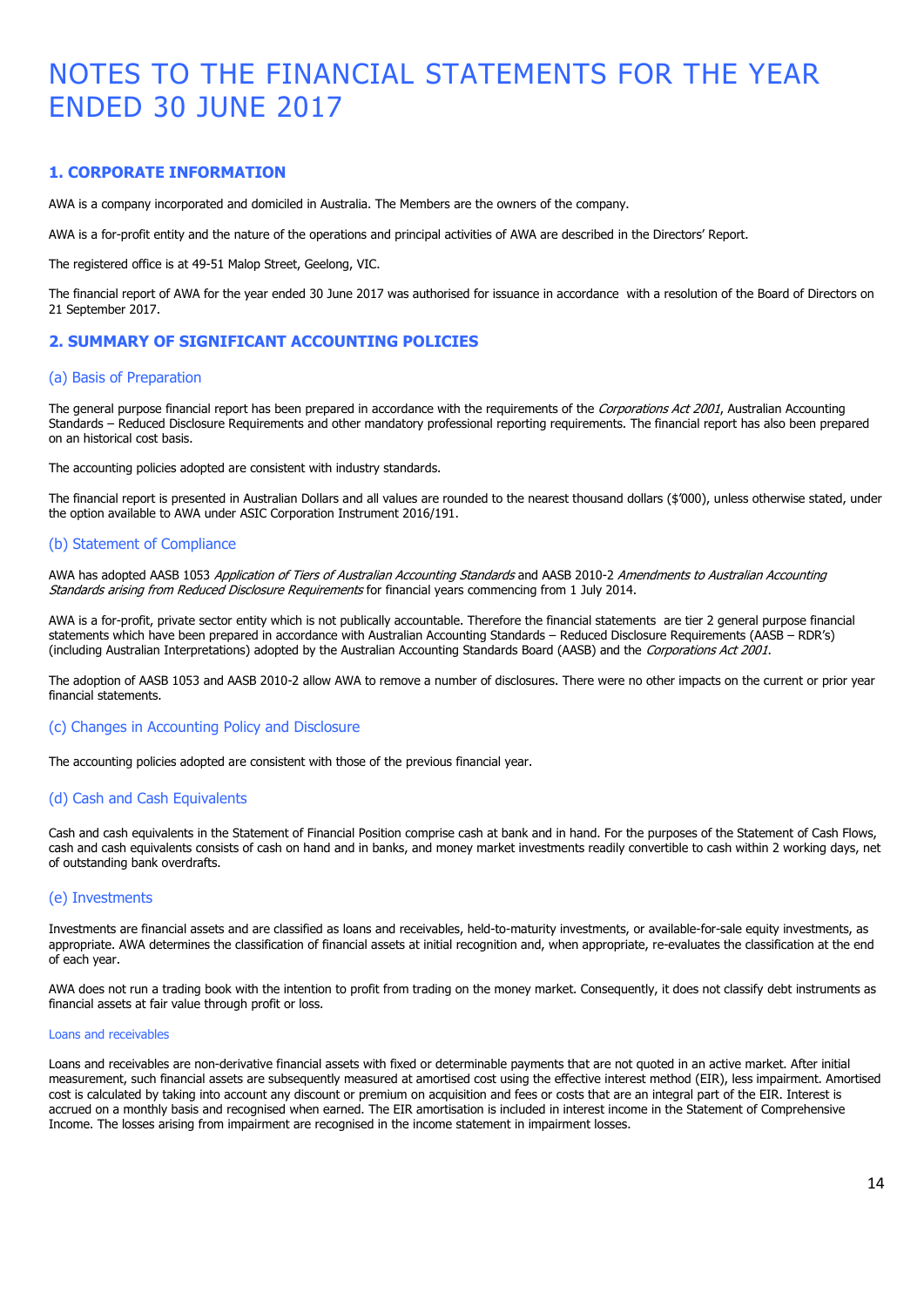# **2. SUMMARY OF SIGNIFICANT ACCOUNTING POLICIES (CONT)**

#### Held-to-maturity investments

Held-to-maturity investments are non-derivative financial assets with fixed or determinable payments and fixed maturities and are classified as held to maturity when AWA has the positive intention and ability to hold them to maturity. After initial measurement, held-to-maturity investments are measured at amortised cost using the EIR, less impairment. Amortised cost is calculated by taking into account any discount or premium on acquisition and fees or costs that are an integral part of the EIR. Interest is accrued on a monthly basis and recognised when earned. The EIR amortisation is included in interest income in the Statement of Comprehensive Income. The losses arising from impairment are recognised in the income statement in impairment losses.

#### Available-for-sale equity investments

Available-for-sale equity investments are non-derivative financial assets that are either designated as such or that are not classified in any of the other categories. They comprise investments in the equity of other entities where there is neither a fixed maturity nor fixed or determinable payments.

Gains and losses on these assets are recognised in other comprehensive income and reported within the AFS reserve within equity, except for impairment losses, which are recognised in profit or loss. When the asset is disposed of or is determined to be impaired, the cumulative gain or loss recognised in other comprehensive income is reclassified from the equity reserve to profit or loss, and presented as reclassification adjustments within other comprehensive income. Interest calculated using the effective interest method and dividends are recognised in profit or loss within 'Revenue'.

## (f) Plant and Equipment

Plant and equipment is stated at cost less, where applicable, accumulated depreciation and any accumulated impairment losses. Where lease agreements include a requirement to restore the site to its original condition, an estimate of those costs is included in leasehold improvements and depreciated over the lease term.

#### **Depreciation**

Depreciation is provided on a straight-line basis on all property, plant and equipment.

Major depreciation periods are:

| $\blacksquare$ | Leasehold Improvements         | 7 years |
|----------------|--------------------------------|---------|
| $\blacksquare$ | Office Furniture and Equipment | 7 years |
| $\blacksquare$ | Motor Vehicles                 | 5 years |
| $\blacksquare$ | Computer Hardware              | 4 years |

#### Impairment

The carrying values of plant and equipment is reviewed for impairment at each reporting date, with the recoverable amount being estimated when events or changes in circumstances indicate that the carrying value may be impaired. The recoverable amount of plant and equipment is the higher of fair value less costs to sell and value in use. In assessing value in use, the estimated future cash flows are discounted to their present value using a pre-tax discount rate that reflects current market assessments of the time value of money and the risks specific to the asset.

For an asset that does not generate largely independent cash inflows, the recoverable amount is determined for the cash-generating unit to which the asset belongs, unless the asset's value in use can be estimated to be close to its fair value. Impairment exists when the carrying value of an asset or cash-generating unit exceeds its estimated recoverable amount. The asset or cash-generating unit is then written down to its recoverable amount.

For plant and equipment, impairment losses are recognised in the Statement of Comprehensive Income.

### (g) Intangible Assets

Intangible assets are initially recognised at cost and following initial recognition, at cost less any accumulated amortisation and any accumulated impairment losses. Intangible assets include the value of computer software.

Intangible assets are amortised over their useful life on a straight-line basis.

The useful lives of intangible assets are assessed to be either finite or indefinite. Intangible assets with finite lives are amortised over the useful life and assessed for impairment whenever there is an indication that the intangible asset may be impaired. The amortisation period and the amortisation method for an intangible asset with a finite useful life is reviewed at least at each financial year end. Changes in the expected useful life or expected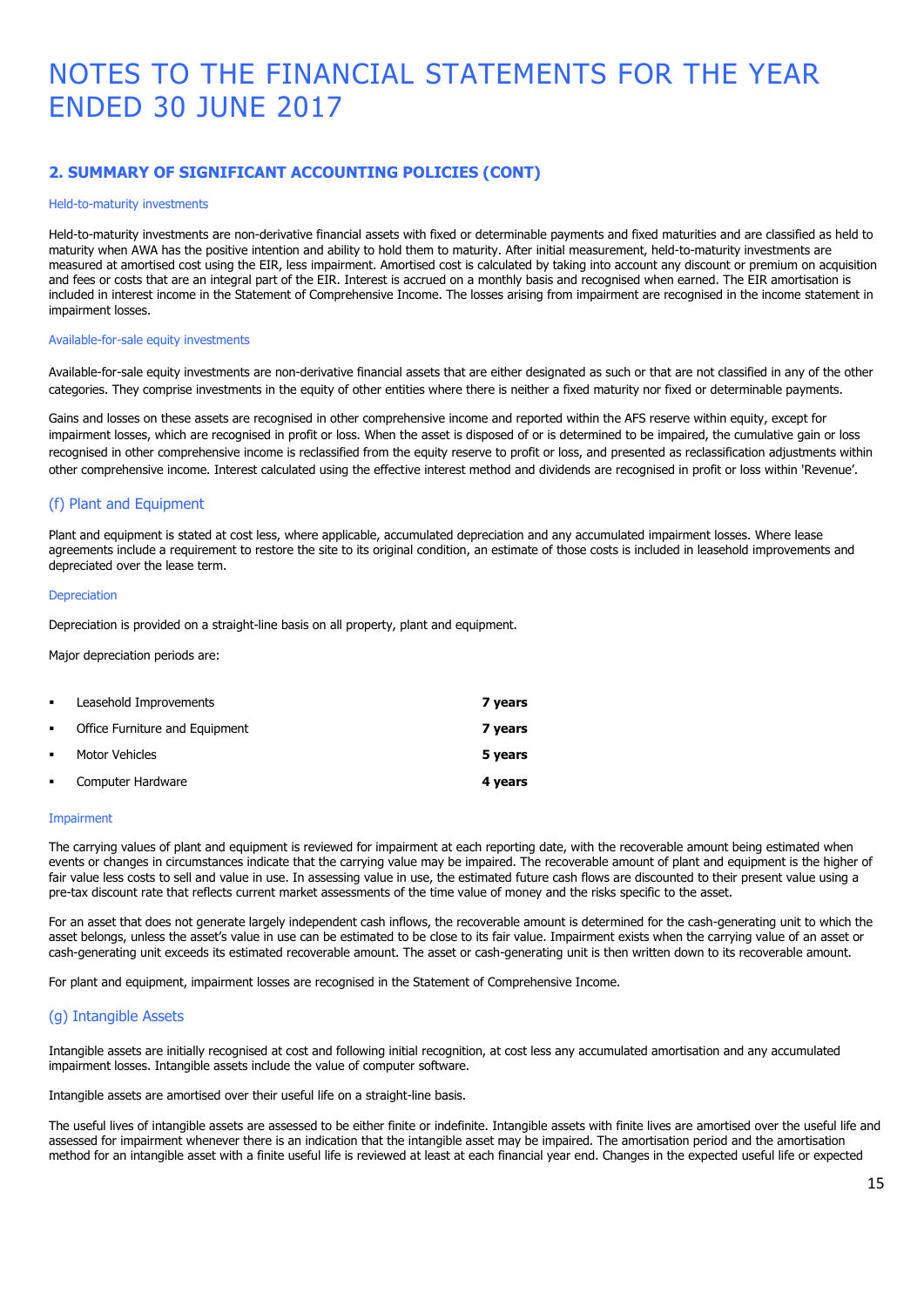# **2. SUMMARY OF SIGNIFICANT ACCOUNTING POLICIES (CONT)**

#### (g) Intangible Assets (cont)

pattern of consumption of future economic benefits embodied in the asset are accounted for by changing the amortisation period or method, as appropriate, which is a change in accounting estimates.

All recognised intangible assets have been assessed as having a finite useful life and the major amortisation periods are:

Computer software 3 years

#### (h) Employee Benefits

#### Wages,Salaries,Annual Leave and Sick Leave

Liabilities for wages and salaries, including non-monetary benefits and annual leave expected to be settled within 12 months of the reporting date are recognised in other payables in respect of employees' services up to the reporting date. They are measured at the amounts expected to be paid when the liabilities are settled. Liabilities for non-accumulating sick leave are recognised when the leave is taken and are measured at the rates paid or payable. Where annual leave liability is expected to be settled over more than one year expected future payments are discounted using market yields at the reporting date on corporate bond rates with terms to maturity that match, as closely as possible, the estimated future cash outflows.

#### Long Service Leave

The liability for long service leave is recognised in the provision for employee benefits and measured at the present value of expected future payments to be made in respect of services provided by employees up to the reporting date using a probability based assessment method. Consideration is given to expected future wage and salary levels, experience of employee departures, and period of service. Expected future payments are discounted using market yields at the reporting date on corporate bond rates with terms to maturity that match, as closely as possible, the estimated future cash outflows.

#### **Superannuation**

Contributions are made by AWA to an employee's superannuation fund and are charged to the Statement of Comprehensive Income as incurred.

#### (i) Trade and Other Payables

Trade payables and other payables are carried at amortised cost and represent liabilities for goods and services provided to AWA prior to the end of the financial year that are unpaid and arise when AWA becomes obligated to make future payments in respect of the purchase of these goods and services. Trade liabilities are normally settled on 30 day terms.

### (j) Provisions

Provisions are recognised when AWA has a present obligation (legal, equitable or constructive) as a result of a past event, it is probable that an outflow of resources embodying economic benefits will be required to settle the obligation and a reliable estimate can be made of the amount of the obligation.

When AWA expects some or all of a provision to be reimbursed, for example under an insurance contract, the reimbursement is recognised as a separate asset but only when the reimbursement is virtually certain. The expense relating to any provision is presented in the Statement of Comprehensive Income net of any reimbursement.

If the effect of time value of money is material, provisions are discounted using a current pre-tax rate that reflects the risks specific to the liability.

#### (k) Revenue Recognition

Revenue is recognised to the extent that it is probable that the economic benefits will flow to the entity and the revenue can be reliably measured. The following specific recognition criteria must also be met before revenue is recognised:

#### Fees and Commissions

Loan fees are brought to account as income in the year of receipt. No loan fees were in excess of costs. Fee and commission income is recognised as revenue on an accrual basis.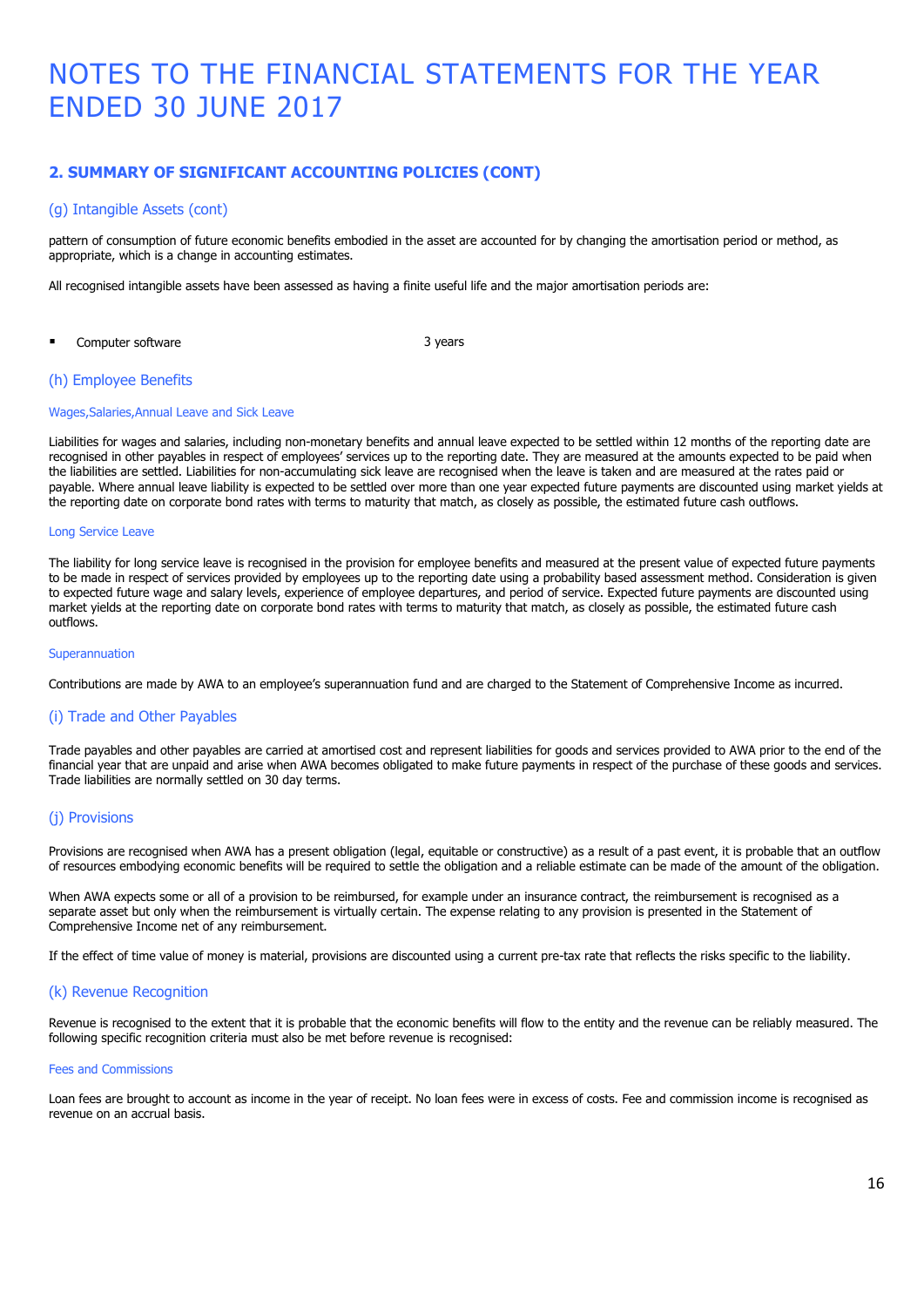# **2. SUMMARY OF SIGNIFICANT ACCOUNTING POLICIES (CONT)**

# (k) Revenue Recognition (cont)

#### **Interest**

For all financial instruments measured at amortised cost, interest income or expense is recorded in the Statement of Comprehensive Income at the effective rate, which is the rate that exactly discounts estimated future cash payments or receipts through the expected life of the financial instrument or a shorter period where appropriate, to the net carrying amount of the financial asset or financial liability.

#### Dividend Income

Dividend income is recorded in non-interest income when AWA's right to receive the payment is established.

#### Shared Margin Revenue

The relationship agreement held by AWA with BEN provides for a share of interest, fee and commission revenue earned by AWA. Interest margin share is based on a funds transfer methodology which recognises that income is derived from deposits held, and that loans granted incur a funding cost. Fees are based on AWA's current fee schedule and commission revenue is based on the agreements in place with third parties. All margin revenue is recorded as non-interest income when AWA's right to receive the payment is established.

### (l) Comparative Figures

Where necessary, comparative figures have been adjusted to conform with changes presented in these financial statements.

#### (m) Operating Leases

The determination of whether an arrangement is or contains a lease is based on the substance of the arrangement and requires an assessment of whether the fulfilment of the arrangement is dependent on the use of a specific asset or assets and the arrangement conveys a right to use the asset.

#### (n) Taxes

#### Income Taxes

Current tax assets and liabilities for the current and prior periods are measured at the amount expected to be recovered from or paid to the Australian Taxation Office (ATO). The tax rates and tax laws used to compute the amount are those that are enacted or substantively enacted by the reporting date.

Deferred income tax is provided on all temporary differences at the reporting date between the tax bases of assets and liabilities and their carrying amounts for financial reporting purposes.

Deferred income tax liabilities are recognised for all taxable temporary differences. Deferred income tax assets are recognised for all deductible temporary differences, carry-forward of unused tax assets and unused tax losses, to the extent that it is probable that taxable profit will be available against which the deductible temporary differences and the carry-forward of unused tax credits and unused tax losses can be utilised.

The carrying amount of deferred income tax assets is reviewed at each reporting date and reduced to the extent that it is no longer probable that sufficient taxable profit will be available to allow all or part of the deferred income tax asset to be utilised.

Unrecognised deferred income tax assets are reassessed at each reporting date and are recognised to the extent that it has become probable that future taxable profit will allow the deferred tax asset to be recovered.

Deferred income tax assets and liabilities are measured at tax rates that are expected to apply to the year when the asset is realised or the liability is settled, based on tax rates (and tax laws) that have been enacted or subsequently enacted at the reporting date.

Income taxes relating to items recognised directly in equity are recognised in equity and not in profit or loss.

#### Goods and Services Tax (GST)

Revenues, expenses and assets are recognised net of the amount of GST except:

- where the GST incurred on a purchase of goods and services is not recoverable from the ATO, in which case the GST is recognised as part of the cost of acquisition of the asset or as part of the expense item as applicable, and
- receivables and payables are stated with the amount of GST included.

The net amount of GST recoverable from, or payable to, the ATO is included as part of receivables or payables in the Statement of Financial Position.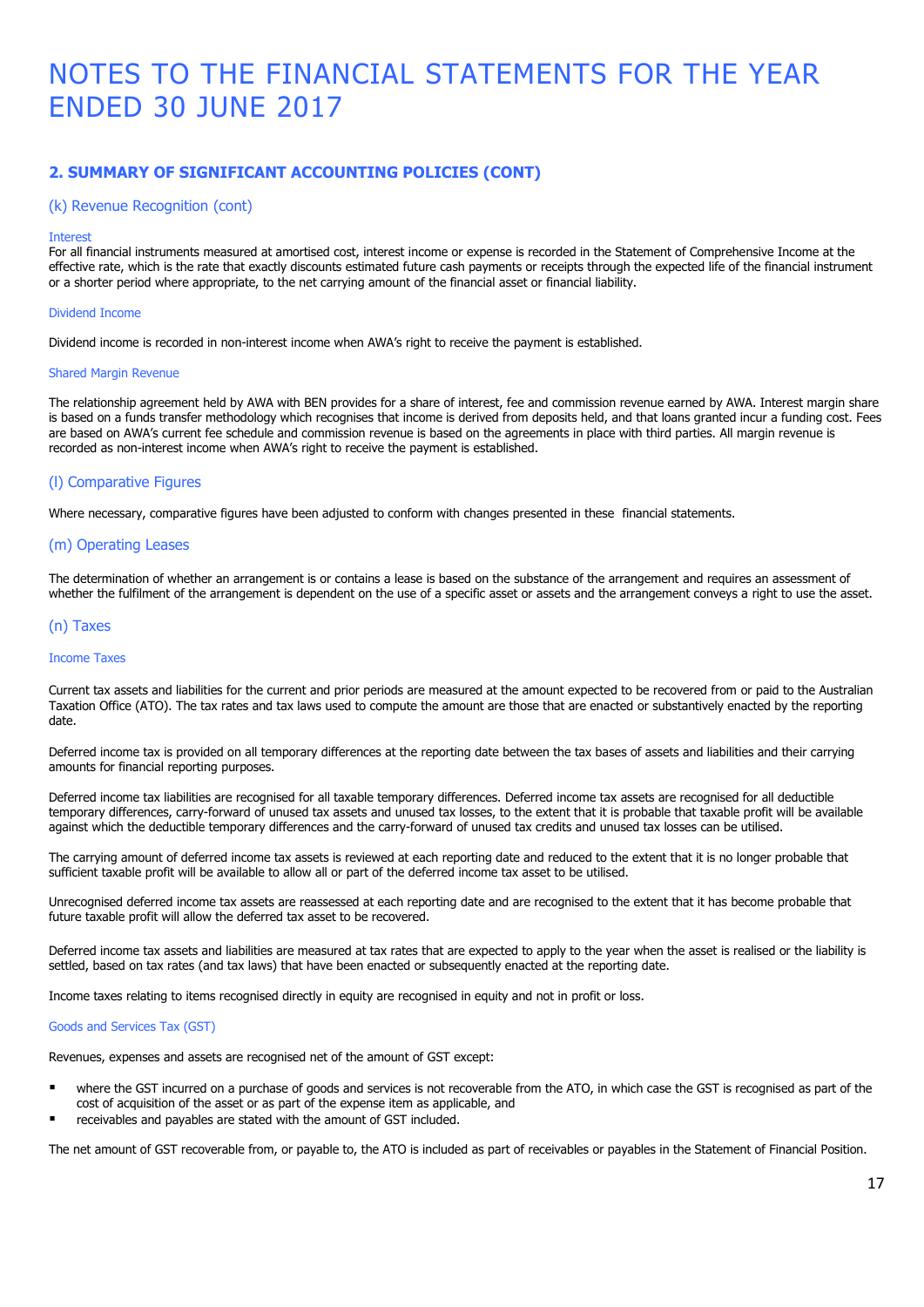# **2. SUMMARY OF SIGNIFICANT ACCOUNTING POLICIES (CONT)**

### (n) Taxes (cont)

Cash flows are included in the Statement of Cash Flows on a net basis and the GST component of cash flows arising from investing and financing activities, which is recoverable from, or payable to, the ATO, are classified as operating cash flows.

Commitments and contingencies are disclosed net of the amount of GST recoverable from, or payable to, the ATO.

#### (o) Nature and Purpose of Members' Funds

#### Reserves

Any unappropriated profit/loss from AWA's operations is transferred to/from the Reserves. The Reserves contain amounts of retained profits that have been set aside by the Directors for the purpose of funding future operations of AWA.

#### **Capital**

Under the Corporations Act 2001 redeemable preference shares (Member shares) may only be redeemed out of profits or from a new share issue for the purposes of redemption. The Capital Reserve Account represents the shares redeemed by Members. Member shares for existing and new Members of AWA are shown as liabilities.

#### (p) Derecognition of Financial Assets and Liabilities

#### A financial asset is derecognised where:

- the rights to receive cash flows from the asset have expired, or
- AWA has transferred its rights to receive cash flows from the asset or has assumed an obligation to pay the received cash flows in full without material delay to a third party unless under a 'pass-through' arrangement, and
- either (a) AWA has transferred substantially all the risks and rewards of the asset, or (b) AWA has neither transferred nor retained substantially all the risks and rewards of the asset, but has transferred control of the asset.

A financial liability is derecognised when the obligation under the liability is discharged or cancelled or expires. Where an existing financial liability is replaced by another from the same lender on substantially different terms, or the terms of an existing liability are substantially modified, such an exchange or modification is treated as a derecognition of the original liability, and the difference in the respective carrying amounts is recognised in profit or loss.

#### (q) Significant Accounting Judgements, Estimates, and Assumptions

In the process of applying AWA's accounting policies, management has used its judgement and made estimates in determining the amounts recognised in the financial statements. The most significant use of judgements and estimates are as follows:

#### Recovery of Deferred Tax Assets

Deferred tax assets are recognised for deductible temporary differences as management considers that it is probable that future taxable profits will be available to utilise those temporary differences.

#### Impairment of Non-Financial Assets

AWA assesses impairment of all assets at each reporting date by evaluating conditions specific to AWA and to the particular asset that may lead to impairment. These include product performance, technology, economic and political environments and future product expectations. If an impairment trigger exists, the recoverable amount of the asset is determined. This involves value in use calculations, which incorporate a number of key estimates and assumptions.

#### Long Service Leave Provision

Liability for long service leave is recognised and measured at the present value of the estimated future cash flows to be made in respect of all employees at reporting date. In determining the present value of the liability, attrition rates and pay increases through promotion and inflation have been taken into account.

#### Estimation of Useful Lives of Assets

The estimation of the useful lives of assets has been based on historical experience as well as manufacturers' warranties (for plant and equipment), lease terms (for leased equipment). In addition, the condition of the assets is assessed at least once per year and considered against the remaining useful life. Adjustments to useful life are made when considered necessary.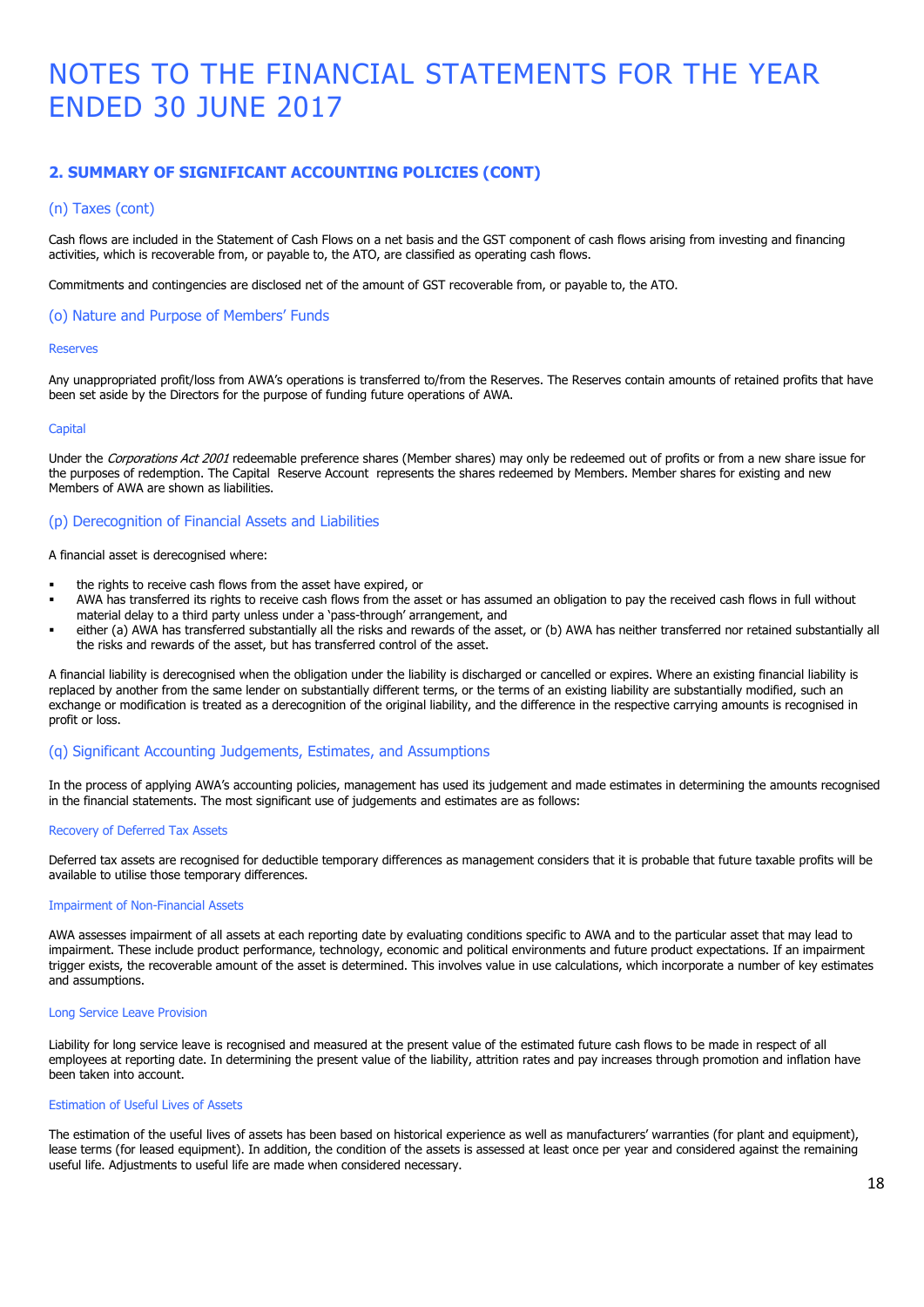# **2. SUMMARY OF SIGNIFICANT ACCOUNTING POLICIES (CONT)**

#### (q) Significant Accounting Judgements, Estimates, and Assumptions (cont)

Estimates and judgements are continually evaluated and are based on historical experience and other factors, including reasonable expectations of future events. Management believes the estimates used in preparing the financial report are reasonable. Actual results in the future may differ from those reported.

#### (r) New, revised or amending Accounting Standards and Interpretations adopted

The entity has adopted all of the new, revised or amending Accounting Standards and Interpretations issued by the Australian Accounting Standards Board ('AASB') that are mandatory for the current reporting period.

The adoption of these Accounting Standards and Interpretations did not have any significant impact on the financial performance or position of the entity.

The following Accounting Standards and Interpretations are most relevant to the Company:

- AASB 2014-4 Acceptable Methods of depreciation anamortisation
- AASB 2015-1 Annual Improvements 2012-2014 Cycle
- AASB 2015-2 Presentation of financial statements (disclosure initiative)

Any new, revised or amending Accounting Standards or Interpretations that are not yet mandatory have not been early adopted.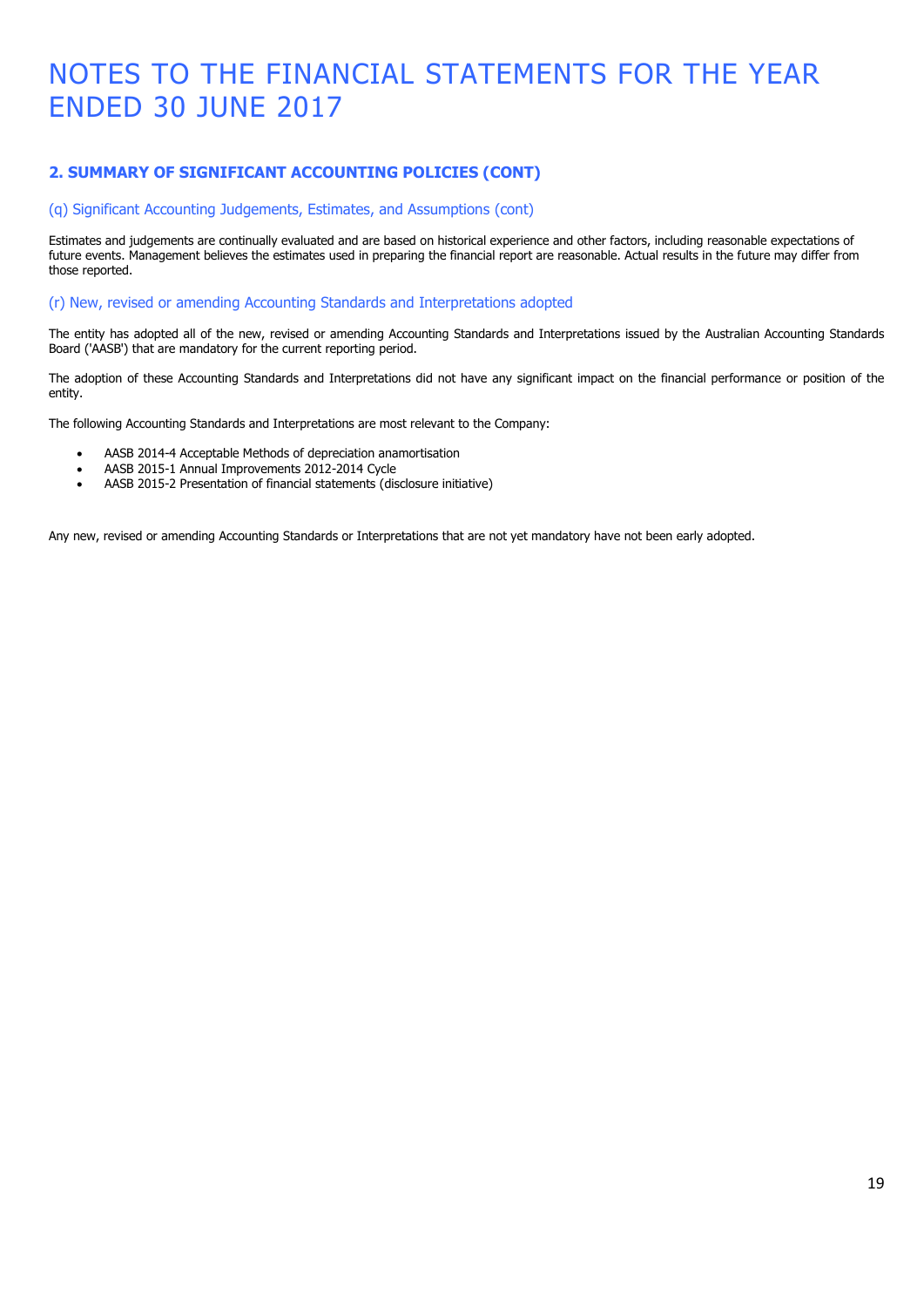# **3. REVENUE**

|                                                                                                              | 2017   | 2016           |
|--------------------------------------------------------------------------------------------------------------|--------|----------------|
|                                                                                                              | \$'000 | \$'000         |
| Interest on investments                                                                                      | 318    | 232            |
| Interest Income on Partnership Loans                                                                         | 1      |                |
| Shared margin income                                                                                         | 1,698  | 1,527          |
| Other fee income                                                                                             | 762    | 1,126          |
| Total revenue                                                                                                | 2,779  | 2,885          |
| <b>4. EXPENSES</b>                                                                                           |        |                |
| <b>Depreciation and amortisation</b>                                                                         |        |                |
| Plant and equipment                                                                                          | 58     | 50             |
| Leasehold improvements                                                                                       | 92     | 69             |
| Computer system                                                                                              | 15     | 21             |
|                                                                                                              | 165    | 140            |
| <b>5. INCOME TAX</b>                                                                                         |        |                |
| The major components of income tax are:                                                                      |        |                |
| <b>Statement of Comprehensive Income</b>                                                                     |        |                |
| Current income tax                                                                                           |        |                |
| Current income tax expense - current years profit                                                            | 168    | 147            |
| Deferred tax expense                                                                                         |        |                |
| Decrease (increase) in the deferred tax asset account                                                        | 11     | (3)            |
| Total income tax expense / benefit reported in the Statement of<br>Comprehensive Income                      | 179    | 144            |
| The prima facie tax payable on profit is reconciled to the income tax<br>expense in the accounts as follows: |        |                |
| Accounting profit before income tax                                                                          | 568    | 473            |
| Prima facie tax payable on profit before income tax at 27.5% (2016: 30%)                                     | 168    | 142            |
| Reduction in opening deferred taxes resulting from reduction in tax rate                                     | 10     |                |
| Add - Non deductible entertainment expenses                                                                  | 1      | $\overline{2}$ |
|                                                                                                              | 179    | 44             |
| Income tax expense reported in the Statement of<br>Comprehensive Income                                      | 179    | 144            |

For the year ending 30 June 2017, AWA has met the requirements to apply for Small Business Entity reduced tax rates and therefore has applied a tax rate of 27.5% for 2017.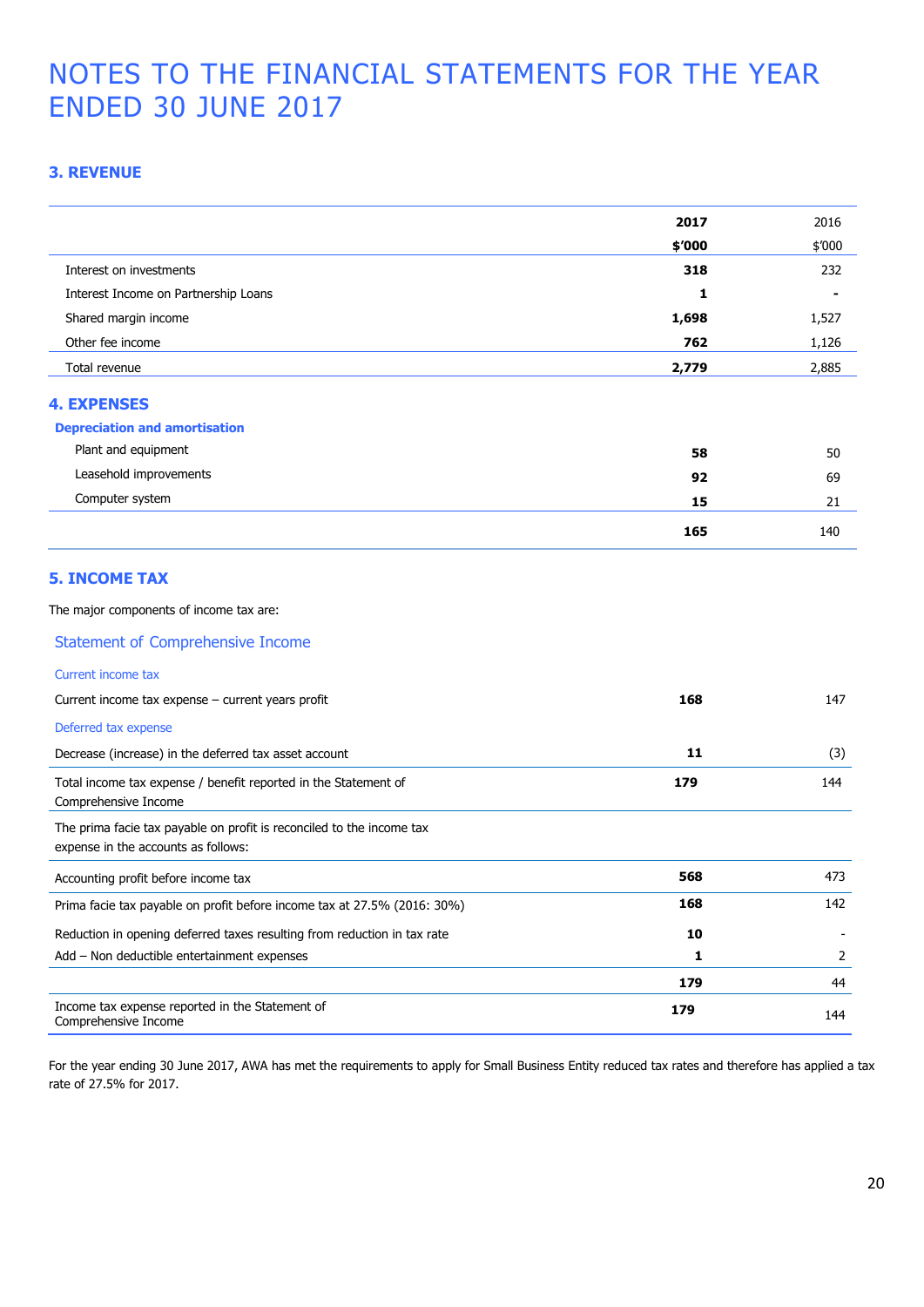| 2017           | 2016   |
|----------------|--------|
| \$'000         | \$'000 |
|                |        |
|                |        |
| 175            | 195    |
| 12             | 3      |
| 187            | 198    |
|                |        |
| 1,567          | 2,948  |
| 1,567          | 2,948  |
|                |        |
| 10,500         | 9,000  |
| 500            |        |
| 11,000         | 9,000  |
|                |        |
| 216            | 161    |
| $\blacksquare$ | 19     |
| 150            | 58     |
| 366            | 238    |
|                |        |
|                | 33     |
|                | 33     |
|                |        |
| 20             | 20     |
| 60             | 80     |
| 80             | 100    |
|                |        |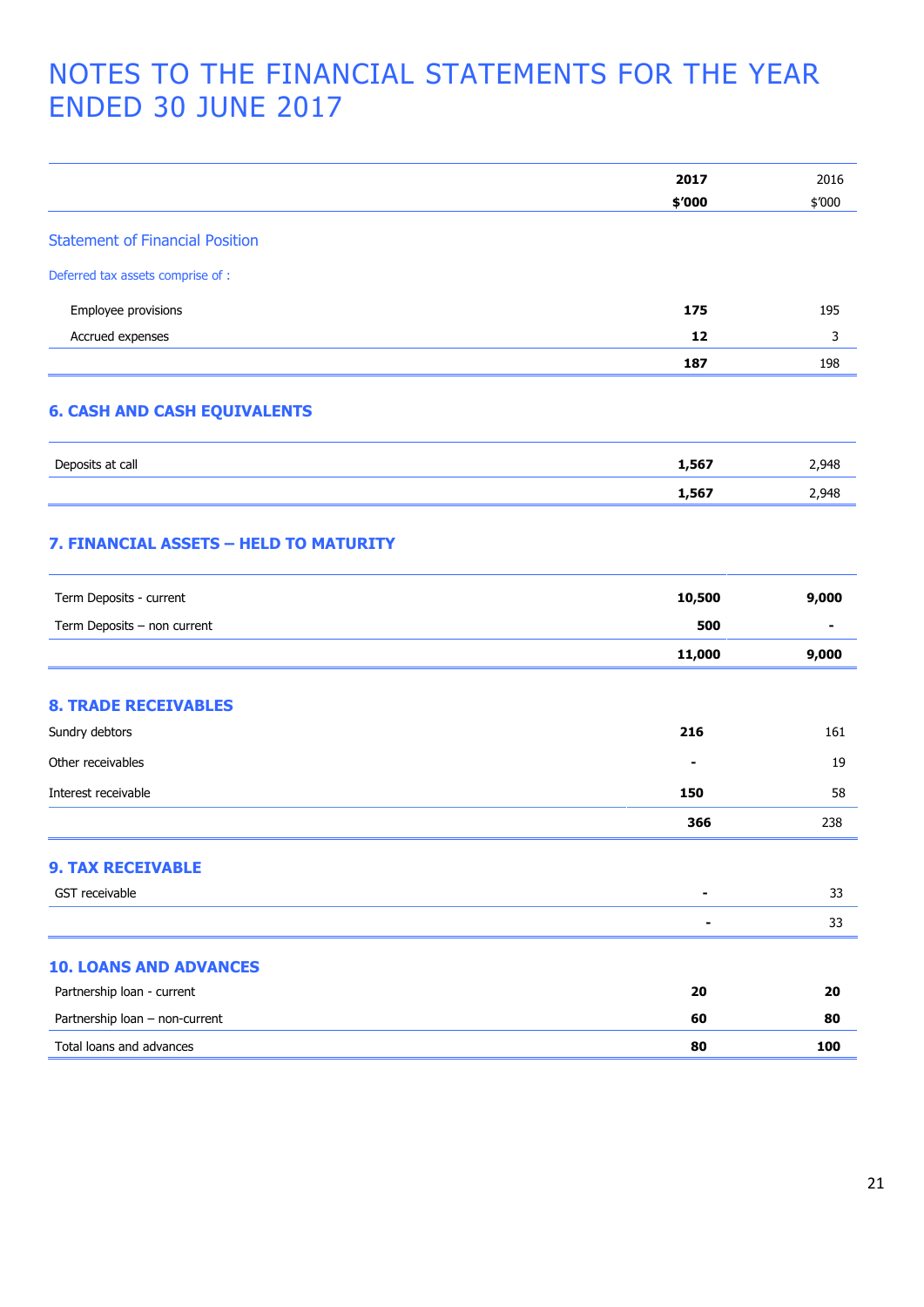|                                                                                   | 2017   | 2016   |
|-----------------------------------------------------------------------------------|--------|--------|
|                                                                                   | \$'000 | \$'000 |
| <b>11. PLANT AND EQUIPMENT</b>                                                    |        |        |
| Leasehold improvements                                                            |        |        |
| At cost                                                                           | 538    | 538    |
| Provision for depreciation                                                        | (259)  | (167)  |
| Total leasehold improvements                                                      | 279    | 371    |
| Plant and equipment                                                               |        |        |
| At cost                                                                           | 252    | 260    |
| Provision for depreciation                                                        | (170)  | (150)  |
| Total plant and equipment                                                         | 82     | 110    |
| Total written down value                                                          | 361    | 481    |
| Reconciliation of carrying amount - plant<br>and equipment for the financial year |        |        |
| Leasehold improvements                                                            |        |        |
| Carrying amount at beginning of year                                              | 371    | 471    |
| <b>Additions</b>                                                                  |        | 13     |
| Depreciation                                                                      | (92)   | (69)   |
| <b>GST Adjustment</b>                                                             |        | (44)   |
| Carrying amount at end of year                                                    | 279    | 371    |
| Plant and equipment                                                               |        |        |
| Carrying amount at beginning of year                                              | 110    | 175    |
| <b>Additions</b>                                                                  | 30     |        |
| Depreciation                                                                      | (58)   | (50)   |
| <b>GST Adjustment</b>                                                             |        | (15)   |
| Carrying amount at end of year                                                    | 82     | 110    |

AWA believes that the fair value of items of the plant and equipment is not materially different to the carrying amount.

As a result of AWA ceasing to operate as an Approved Deposit Taking Institution in 2016 they were able to claim a refund of GST (referred to above as GST Adjustment) previously capitalised following the acquisition of fixed assets.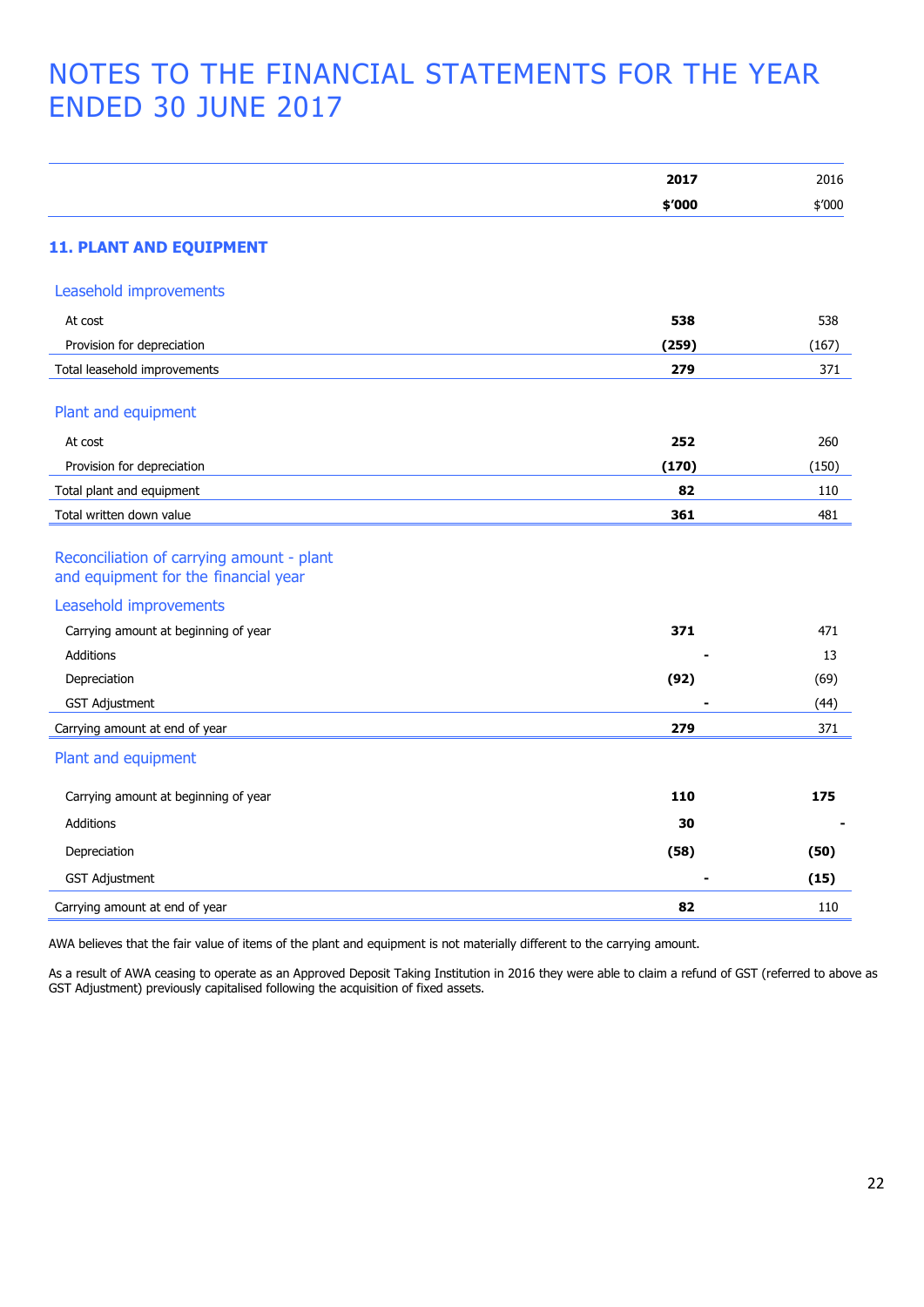|                                                                                 | 2017   | 2016                     |
|---------------------------------------------------------------------------------|--------|--------------------------|
|                                                                                 | \$'000 | \$'000                   |
| <b>12. INTANGIBLES</b>                                                          |        |                          |
| Computer software                                                               |        |                          |
| Computer software at cost                                                       | 333    | 333                      |
| Provision for amortisation                                                      | (325)  | (310)                    |
| Total written down value                                                        | 8      | 23                       |
| Reconciliation of carrying amount -<br>computer software for the financial year |        |                          |
| Carrying amount at beginning of year                                            | 23     | 42                       |
| <b>Additions</b>                                                                |        | $\overline{2}$           |
| Disposals                                                                       |        | $\overline{\phantom{0}}$ |
| Amortisation                                                                    | (15)   | (21)                     |
| Carrying amount at end of year                                                  | 8      | 23                       |
|                                                                                 |        |                          |

# **13. TRADE AND OTHER PAYABLES**

| Trade and other creditors | 189 | 194 |
|---------------------------|-----|-----|
|                           | 189 | 194 |

Due to the short term nature of these payables, their carrying value is assumed to approximate their fair value.

# **14. TAXATION LIABILITY**

| 187                             | 35                       |
|---------------------------------|--------------------------|
| GST Payable<br>52               | $\overline{\phantom{0}}$ |
| 135<br>Provision for Income Tax | 35                       |

### **15. EMPLOYEE BENEFITS**

| Long service leave - current     | 374 | 357 |
|----------------------------------|-----|-----|
| Long service leave - non-current |     |     |
| Annual Leave                     | 258 | 258 |
|                                  | 636 | 620 |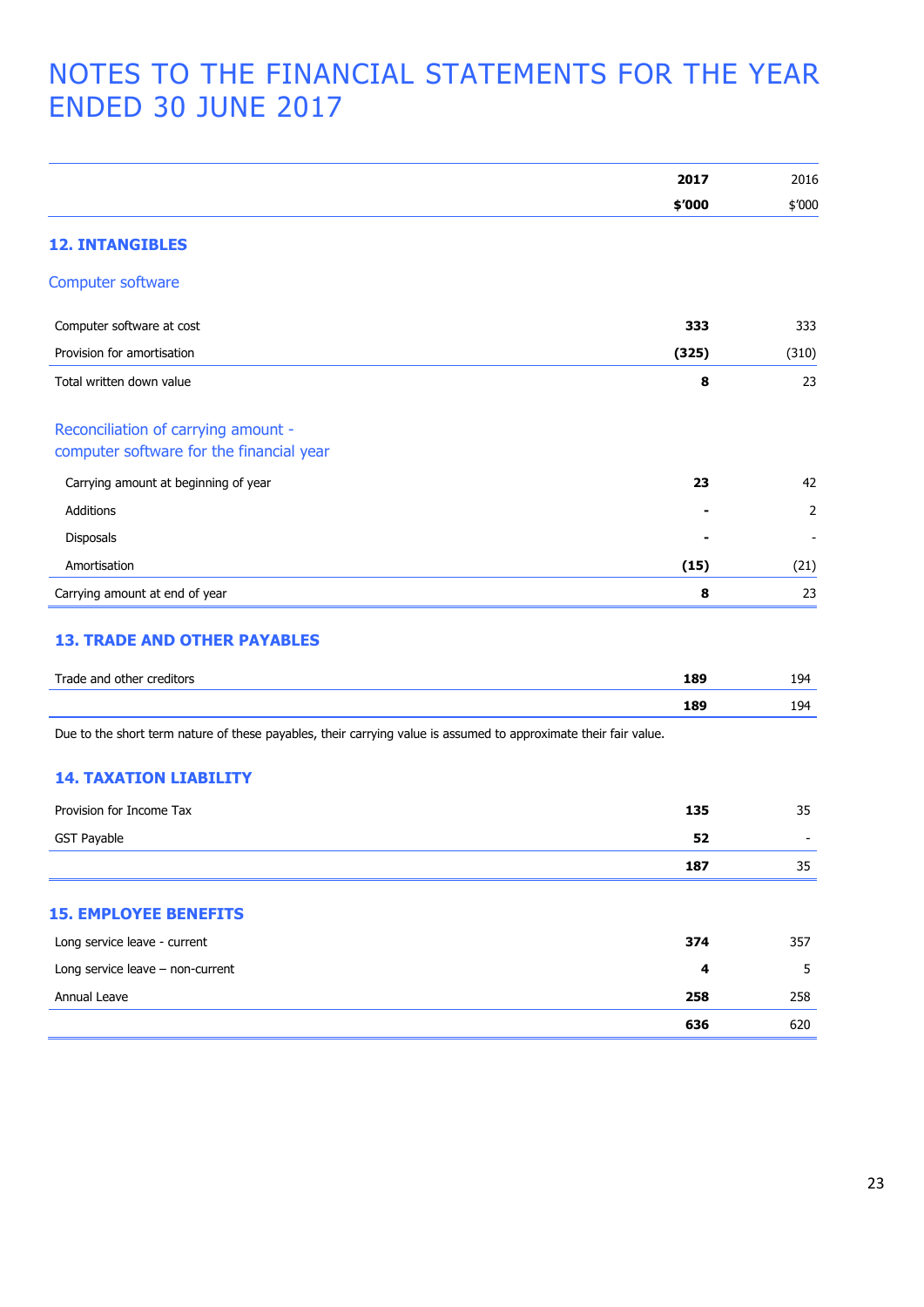|                                                               | 2017   | 2016   |
|---------------------------------------------------------------|--------|--------|
|                                                               | \$'000 | \$′000 |
| <b>16. STATEMENT OF CASH FLOWS</b>                            |        |        |
| Reconciliation of cash                                        |        |        |
| Cash balance comprises:                                       |        |        |
| Cash                                                          | 1,567  | 2,948  |
| Closing cash and cash equivalents at end of financial<br>year | 1,567  | 2,948  |
| <b>17. EXPENDITURE COMMITMENTS</b>                            |        |        |
| Lease expenditure commitments                                 |        |        |
| Operating leases (non-cancellable)                            |        |        |
| not later than 1 year                                         | 182    | 181    |
| later than 1 and not later than 5 years                       | 425    | 601    |
| later than 5 years                                            |        |        |
| Aggregate lease expenditure contracted for at<br>balance date | 607    | 782    |

Non-cancellable operating leases are for Branch and Head Office premises with original lease terms for up to 7 years. The leases have an allowance for CPI increments and options for renewal ranging from 5 to 7 years.

### Superannuation commitments

All employees are entitled to varying levels of benefits on retirement, disability or death. Employees contribute to the plans at various percentages of their wages and salaries. AWA also contributes to the plans, at the rate of 14% of employees' salaries. Contributions by AWA of 9.50% of employees' wages and salaries are legally enforceable in Australia.

#### Loan commitments

AWA entered into a Strategic Partnership Agreement with the East Belmont Cricket Club during 2016/17 which entails the provision of a \$150,000 Strategic Partnership Loan, none of which had been drawn down prior to 30 June, 2017. It is expected that this loan will be fully drawn down prior to 30 June 2018.

### Number of employees

The number of full-time equivalent employees at the end of the year was 13.86 (2016: 12.75).

### **18. SUBSEQUENT EVENTS**

Subequent to the end of the 2016/17 Financial Year AWA entered into a Strategic Partnership Agreement with Basketball Geelong. This agreement entails the provision of a \$1.65m Strategic Partnership Loan. It is expected that this loan will be fully drawn down prior to 30 June 2018.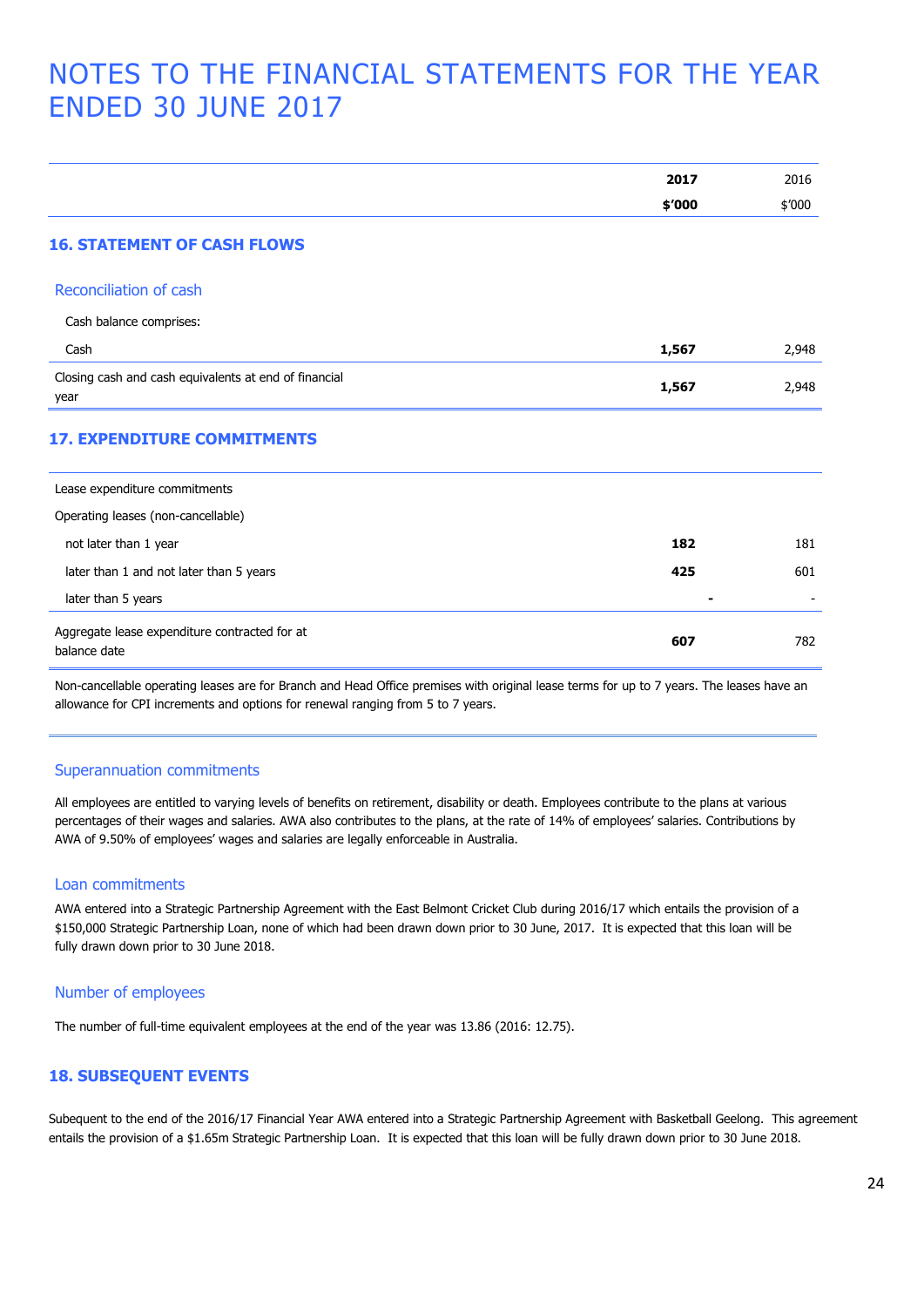|                                                                                                                                                                                                                   | 2017   | 2016            |
|-------------------------------------------------------------------------------------------------------------------------------------------------------------------------------------------------------------------|--------|-----------------|
|                                                                                                                                                                                                                   | \$'000 | \$'000          |
|                                                                                                                                                                                                                   |        |                 |
| <b>19. KEY MANAGEMENT PERSONNEL</b>                                                                                                                                                                               |        |                 |
| (a) Details of key management personnel                                                                                                                                                                           |        |                 |
| The Directors of AWA during the year were:                                                                                                                                                                        |        |                 |
| Mr B Virtue (Chairman)<br>Mr P Richardson (Vice-Chairman)<br>Mr R Lyle<br>Mr B Noonan<br>Mr N Pearce<br>Mr S O'Neill<br>Mr S Ward<br>Mr C Welsh                                                                   |        |                 |
| The Senior Management of AWA during the year were:                                                                                                                                                                |        |                 |
| Mr G Scannell (Chief Executive Officer)<br>Ms L Jones (Finance & Compliance Manager)<br>Ms E Stepins (Loans Manager)<br>Mr P Brennan (Marketing & Operations Manager)<br>Mrs A Keiller (Special Projects Manager) |        |                 |
| (b) Key management personnel<br>compensation                                                                                                                                                                      |        |                 |
| Short term and nost-emnlowment henefits                                                                                                                                                                           | 750    | R <sub>01</sub> |

| Short term and post employment benents | .                     | <u>vvi</u> |
|----------------------------------------|-----------------------|------------|
|                                        | 7 <sub>5</sub><br>:כי | 801        |
|                                        |                       |            |

# (c) Transactions with Other Related Parties

Other transactions between related parties include deposits from and loans to directors and other KMP related entities or close family members of directors and other KMP. The policy for receiving deposits from or approving loans to related parties is that all transactions are carried out on the same terms and conditions which applied to ordinary members.

### **20. RELATED PARTY DISCLOSURES**

See Note 19 (b) for disclosure on compensation payments made to key management personnel. There have been no other transactions with related parties.

#### Shareholding

Each key management personnel holds one \$10 redeemable preference share in AWA.

### **21. CONTINGENT LIABILITIES**

The company had no contingent liabilities as at 30 June 2017.